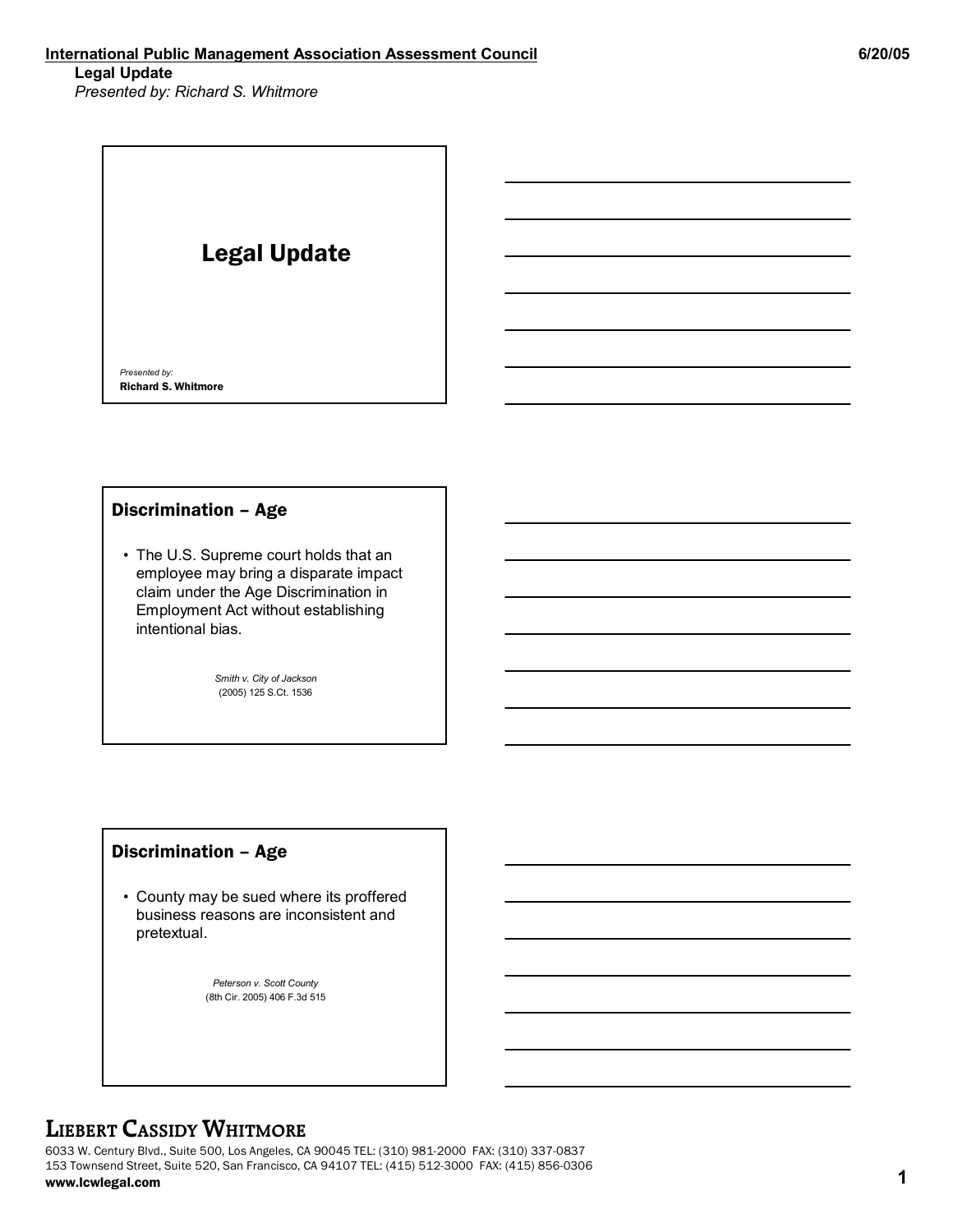### Discrimination – Age

• Pennsylvania district court holds that EEOC exemption that allows employers to give retirees 65 or older health benefits that are less than health benefits given to retirees who are younger than 65 violates the ADEA.

> *AARP v. Equal Employment Opportunity Commission* 2005 WL 723991 (E.D. Pa. 2005)

### Discrimination – Gender

• Summary judgment upheld in favor of employer where employee could not demonstrate that the decision to discontinue a training program was motivated by gender discrimination.

> *Mondero v. Salt River Project* (9th Cir. 2005) 400 F.3d 1207

### Discrimination – Gender

• Similar job titles and general duties do not equate to equal skills and responsibilities under the Equal Pay Act.

> *Wheatley v. Wicomico County, Maryland* (4th Cir. 2004) 390 F.3d 328

### **LIEBERT CASSIDY WHITMORE**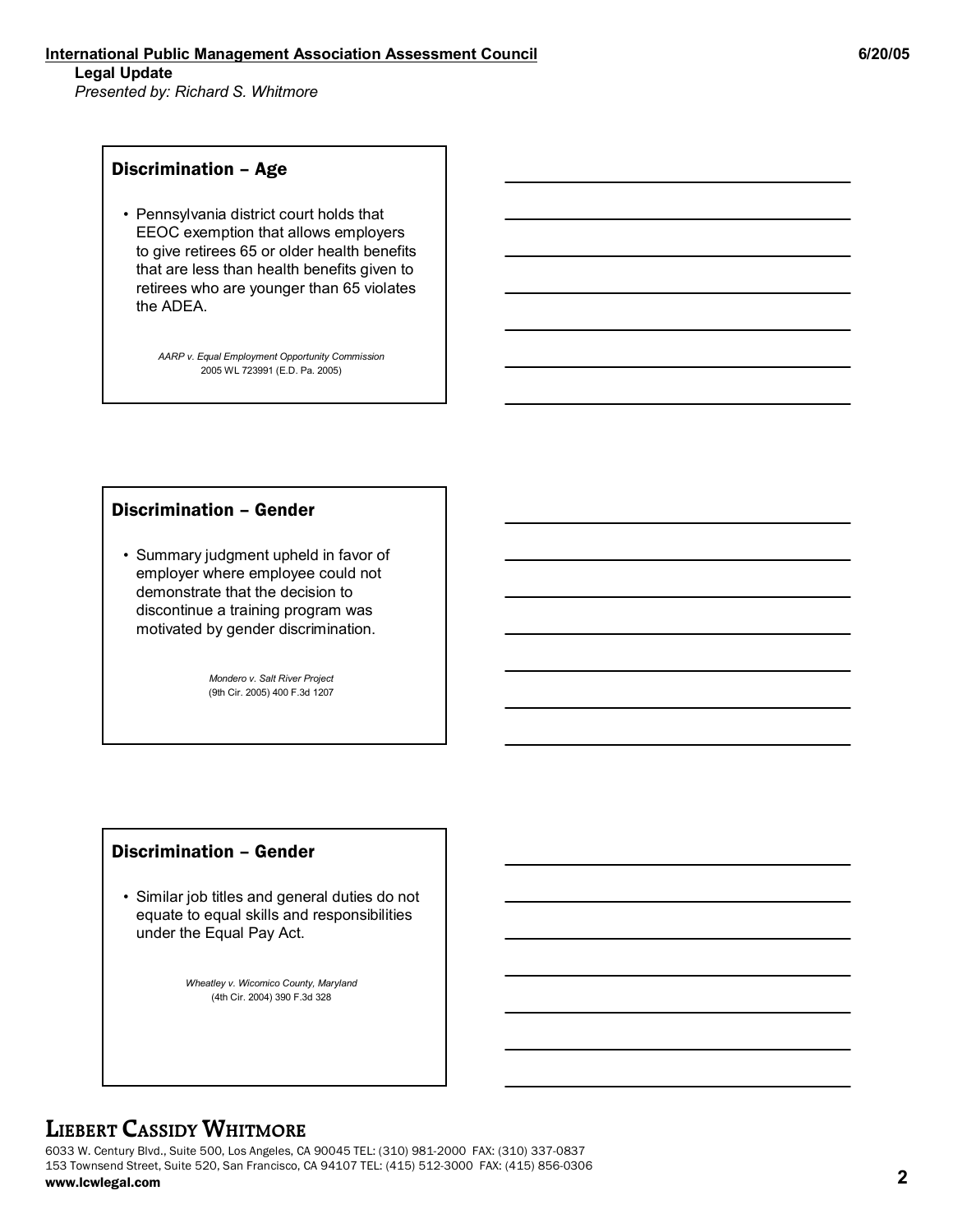### Discrimination – Gender

• Employer's appearance standards requiring women to wear make-up held not to constitute sex discrimination.

> *Jespersen v. Harrah's Operating Company, Inc.* (9th Cir. 2004) 392 F.3d 1076

### Discrimination – Religion

• Christian employee who was terminated for harassing gay subordinate failed to established claim of religious discrimination.

> *Bodett v. CoxCom, Inc.* 9<sup>th</sup> Circuit Court of Appeals (2004)

### Discrimination – Disability

• An employer may not conduct medical examinations nor make medical inquiries of applicants until after the employer has evaluated all non-medical information in order for a conditional job offer to be a "real" offer.

> *Leonel v. American Airlines Inc.* (9th Cir. 2005) 400 F.3d 702

### **LIEBERT CASSIDY WHITMORE**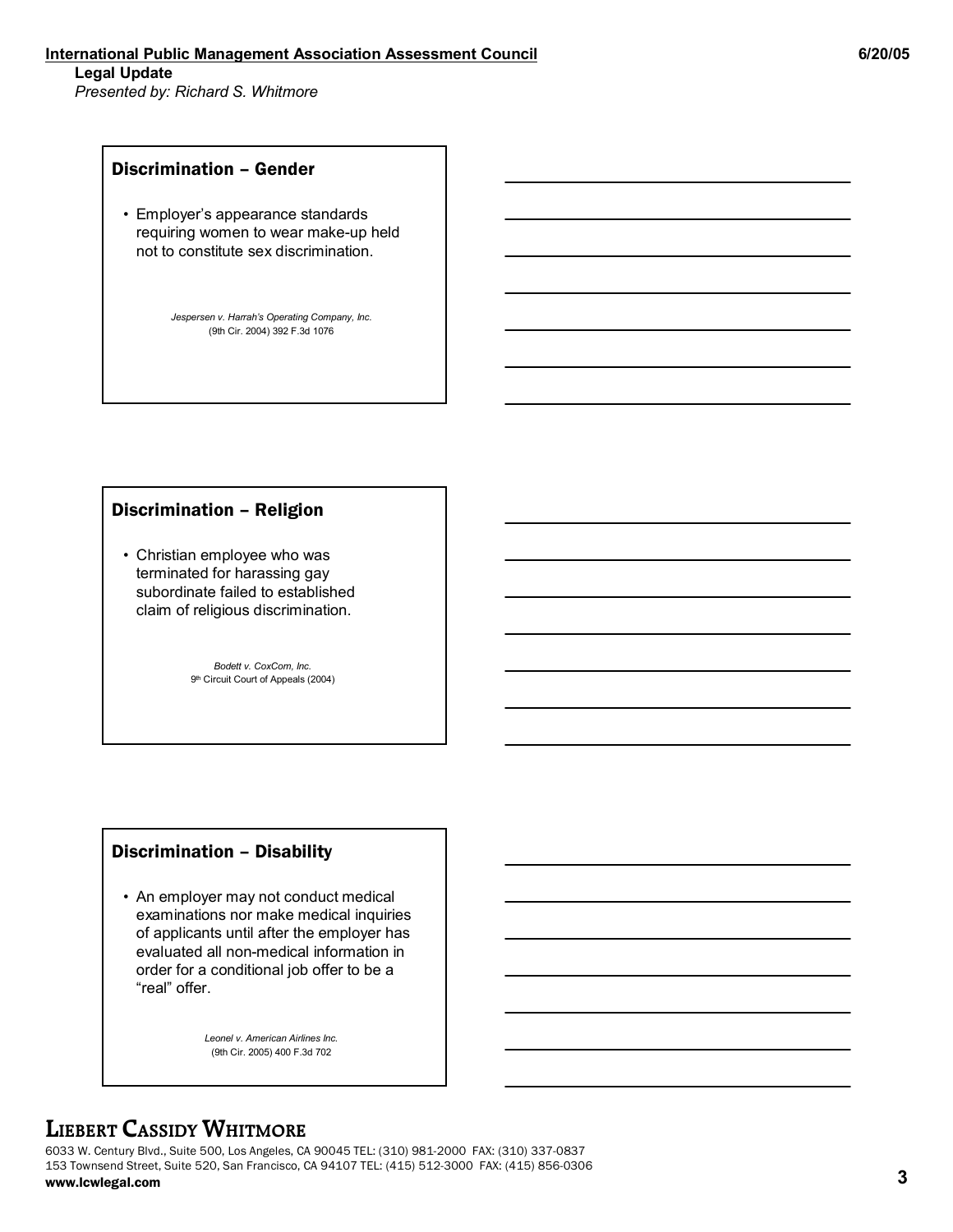### Discrimination – Race

• Eleventh Circuit holds that an employee in a race discrimination action can establish the element of adverse employment action by showing that she received a 3-percent "met expectations" raise instead of a 5-percent "exceeded expectations" raise.

> *Gillis v. Georgia Department of Corrections* (11th Cir. 2005) 400 F.3d 883

#### Discrimination – Race

• A written promotional exam and its cutoff score must be validated and measure minimum qualifications.

> *Isabel v. City of Memphis* (6th Cir. 2005) 404 F.3d 404

### Discrimination – Race

• A city cannot justify its exam cutoff score by asserting that it reasonably limits the number of applicants to be processed through the remainder of the process.

> *Lewis v. City of Chicago* (March 22, 2005) No. 98 C 5596 (USDC No. Dist. Ill.)

### **LIEBERT CASSIDY WHITMORE**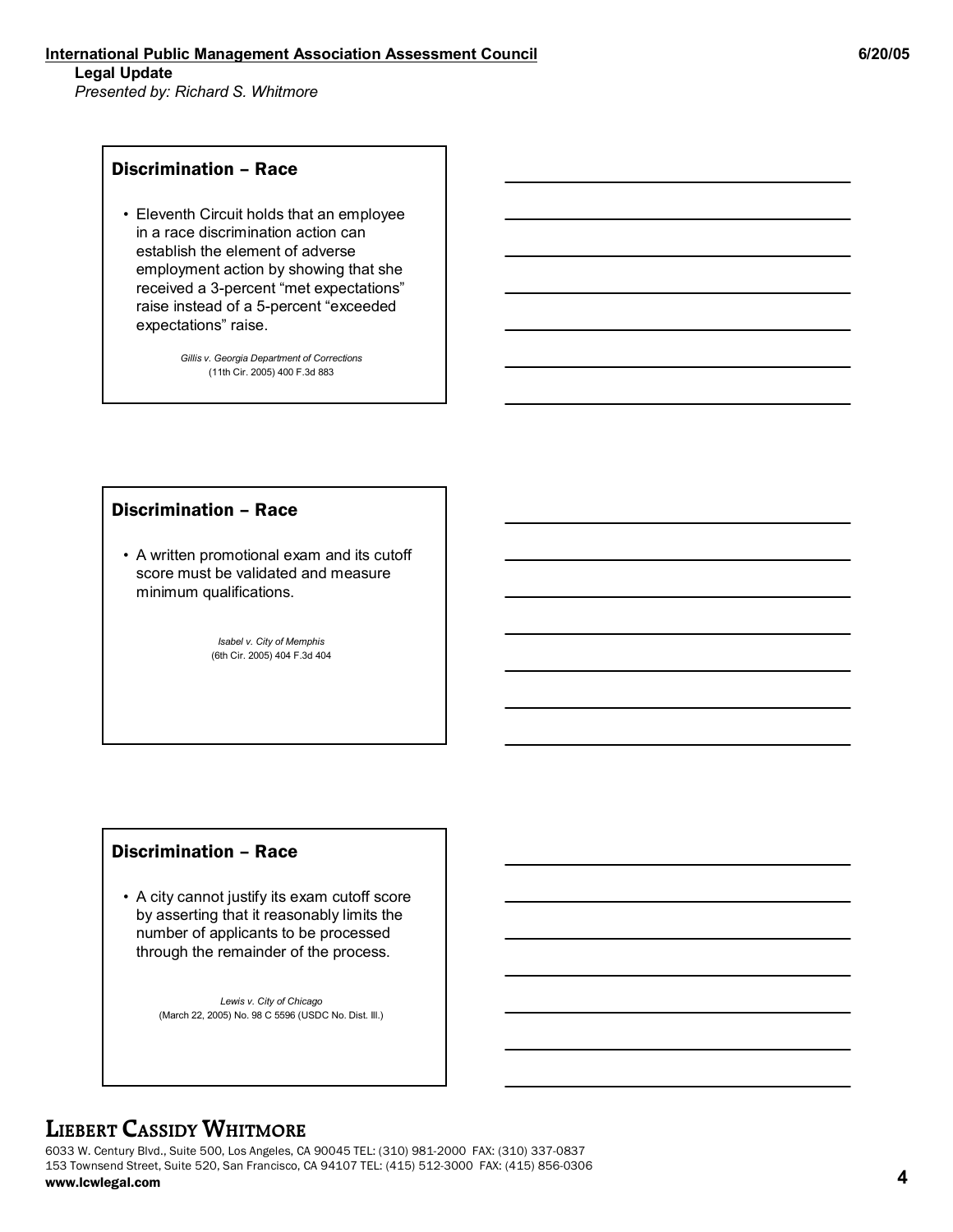### Speech Rights

• Fifth Circuit holds Texas public hospital violated the First Amendment when it suspended a carpenter during an organizing drive for wearing a union button in violation of the hospital's dress code.

> *Communication Workers of America v. Ector County Hospital District* (5th Cir. 2004) 392 F.3d 733

#### Speech Rights

• Police officer is not entitled to First Amendment protection for off duty sex video.

> *City of San Diego v. Roe* (2005) 125 S.Ct. 521

### Speech Rights

• Fourth Circuit Court of Appeals holds that supervisory retaliation for an employee's testimony in a personnel hearing raises a matter of public concern under the First Amendment.

> *Kirby v. City of Elizabeth* (4th Cir. 2004) 388 F.3d 440

### **LIEBERT CASSIDY WHITMORE**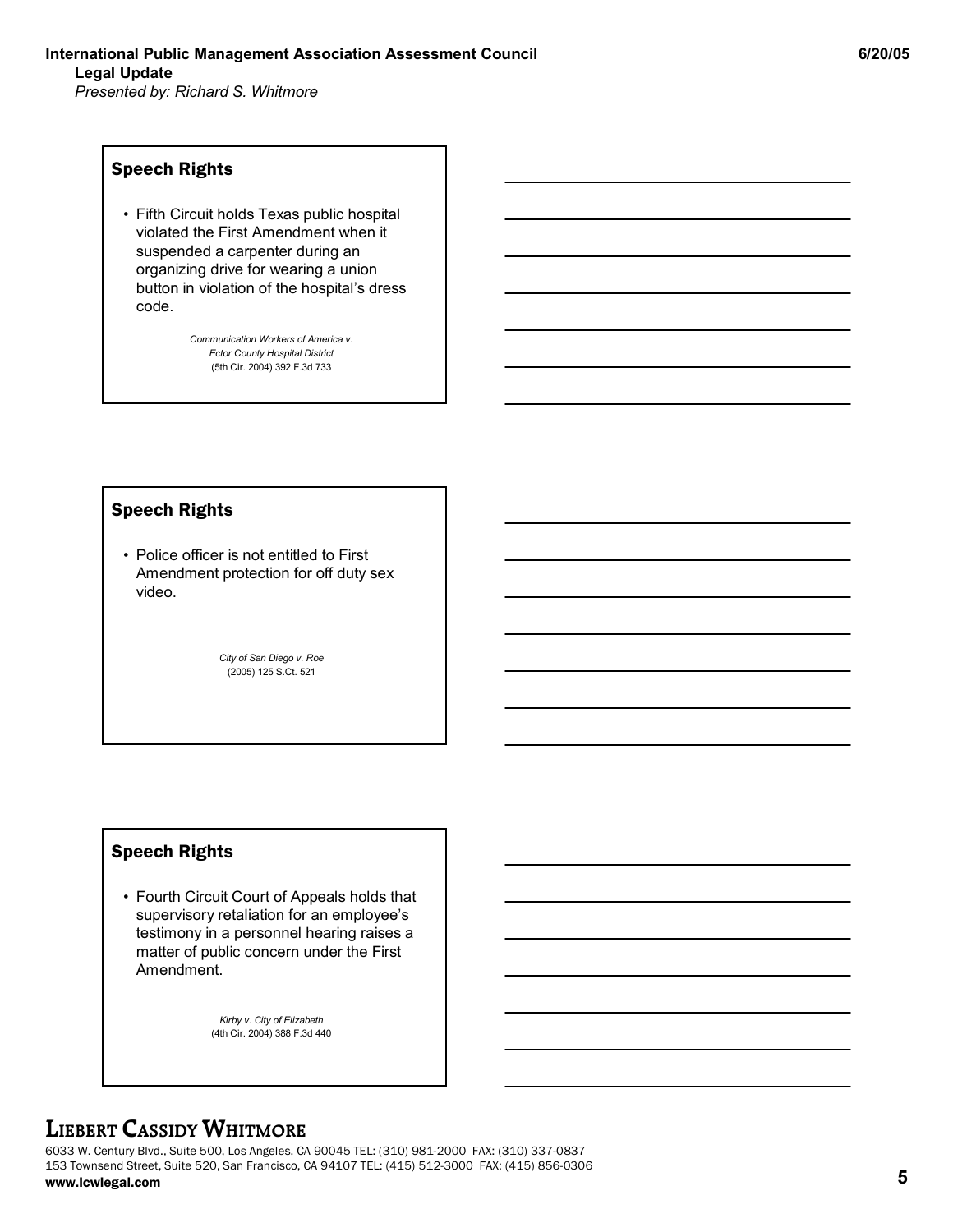### Speech Rights

• Retaliation taken against an employee who speaks out against discrimination suffered by others can constitute an actionable First Amendment claim.

> *Konits v. Valley Stream Central High School*  (2d Cir. 2005) 394 F.3d 121

### Speech Rights

• A college's academic and safety concerns outweighed a professor's First Amendment right to participate in and organize an unofficial field trip to World Trade Organization protests.

> *Hudson v. Craven* (9th Cir. 2005) 403 F.3d 691

### Due Process

• County employee designated as "temporary," who consistently was scheduled to work hours in excess of the maximum allowed under the county's ordinance for six years, who passed the civil service exams and who was successfully evaluated, qualifies for regular employment.

> *Jenkins v. County of Riverside* (9th Cir. 2005) 398 F.3d 1093

### **LIEBERT CASSIDY WHITMORE**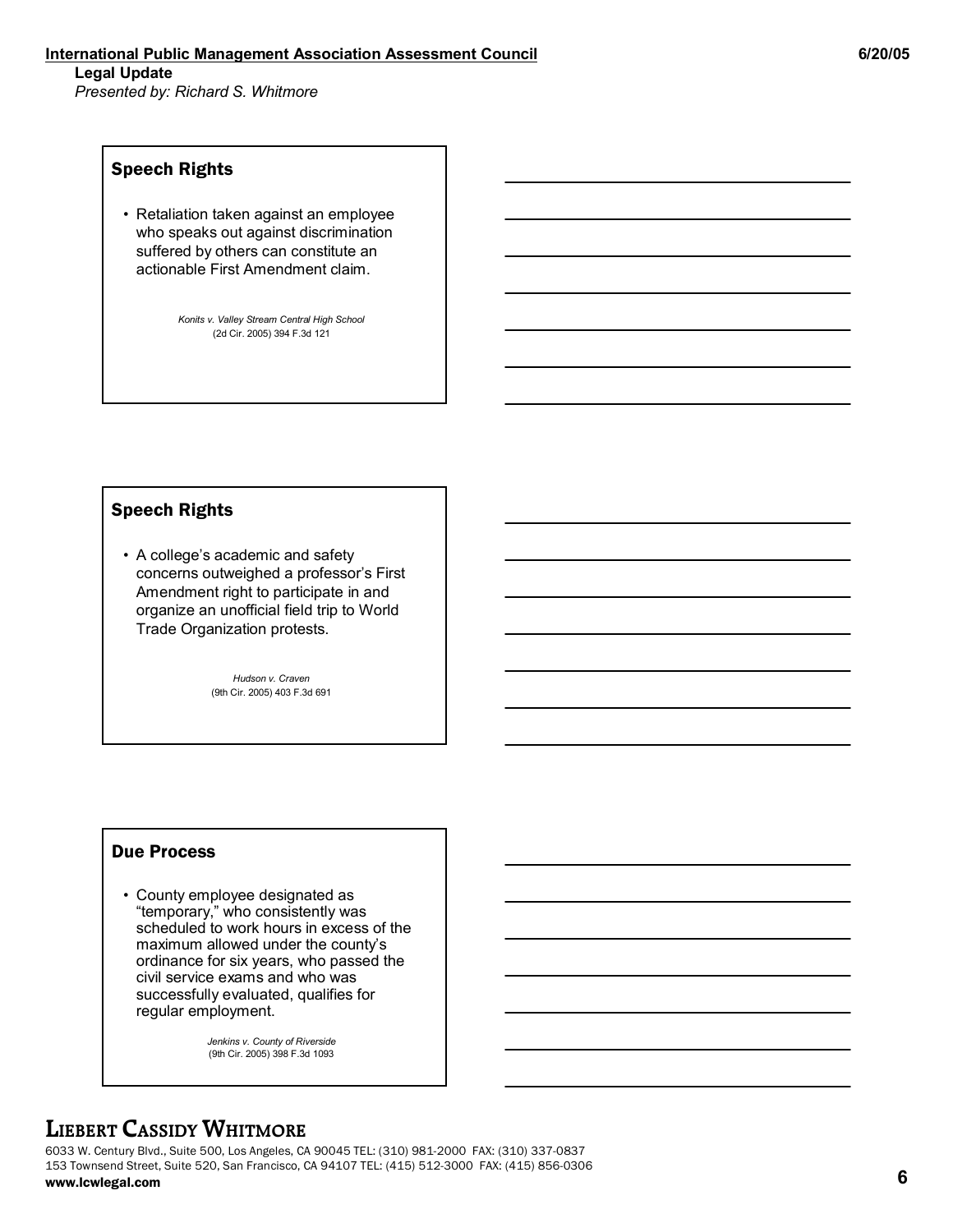### Fair Labor Standards Act

• Third Circuit holds that an employer who violated the FLSA by not including certain premium pays in its regular rate for purposes of calculating overtime could not offset its violation with a concession in the collective bargaining agreement that non-work pay be included in the employees' regular rate of pay.

> *Wheeler v. Hampton Township* (3d Cir. 2005) 399 F.3d 238

### Fair Labor Standards Act

• Sixth Circuit Court of Appeals rules that city was not justified in denying its police officers compensatory time off based on its belief that the cost of paying replacements premium overtime was an "undue disruption."

> *Beck v. City of Cleveland* (6th Cir. 2004) 390 F.3d 912

### Benefits – Health

• Publication by the Equal Employment Opportunity Commission of a final rule regarding retiree health benefits has been delayed by a legal challenge.

### **LIEBERT CASSIDY WHITMORE**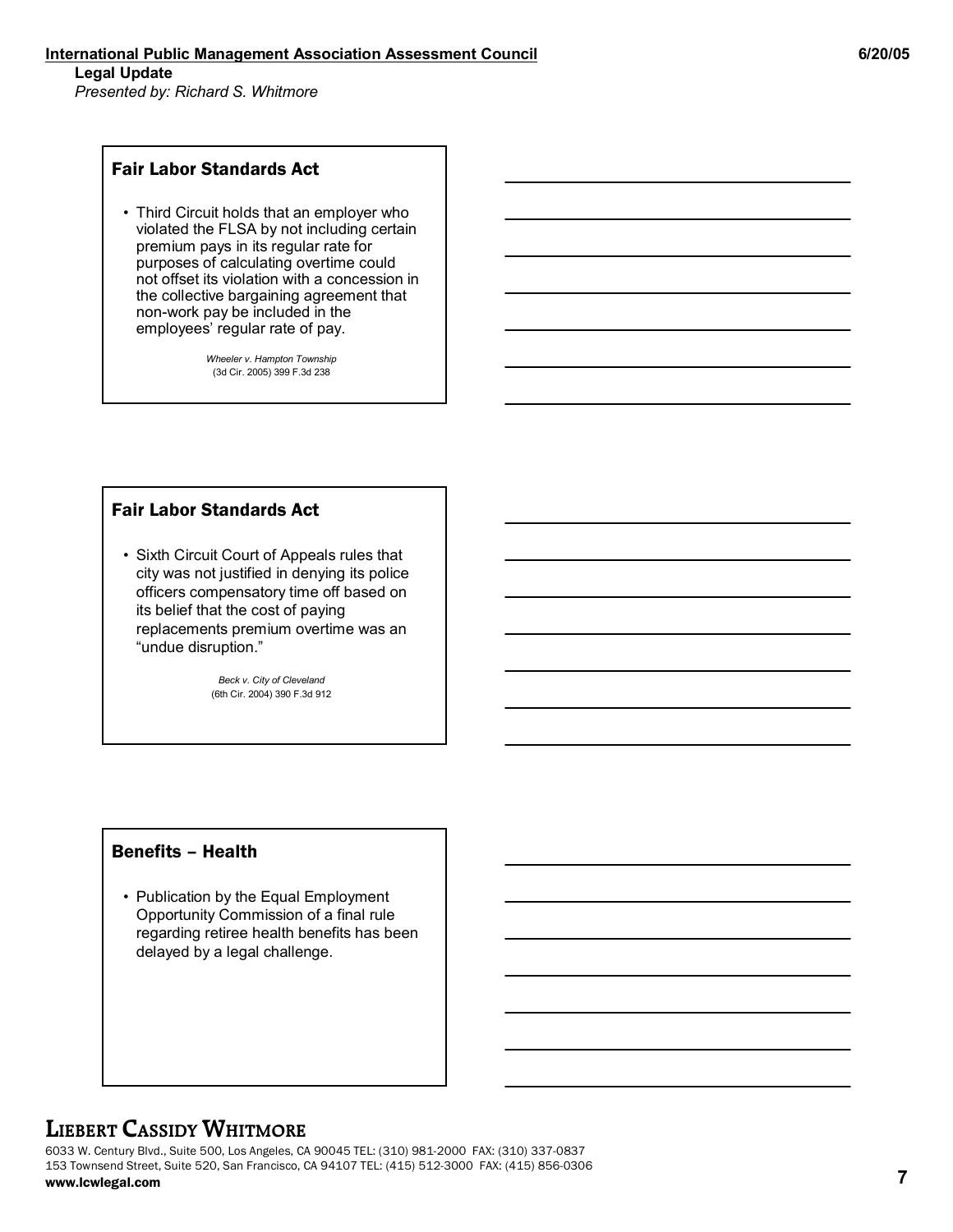### Benefits – Military Leave

• Fifth Circuit holds military reservists employed as city firefighters were not denied benefits and wages in violation of law because they were treated the same as other employees.

> *Rogers v. City of San Antonio* (5th Cir. 2004) 392 F.3d 758

#### Benefits – Military Leave

• New law extends USERRA continuation coverage period to 24 months and adds employer notice requirement.

> *Veterans Benefits Improvement Act of 2004*  (Pub. L. No. 108-454)

### Benefits – Military Leave

• USERRA does not confer a right to rest before returning to work from military service.

> *Gordon v. Wawa, Inc.* (3rd Cir. 2004) 388 F.3d 78

### **LIEBERT CASSIDY WHITMORE**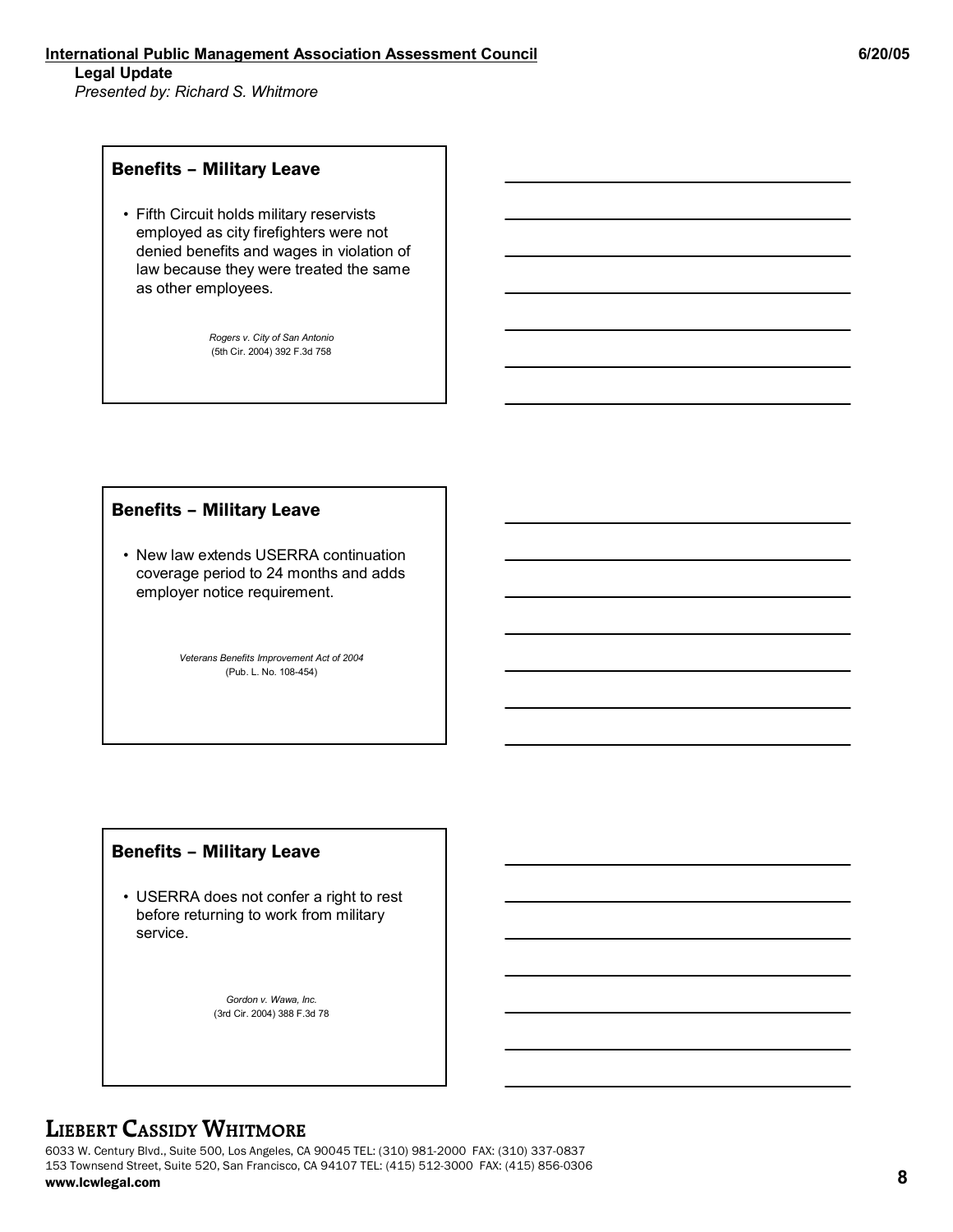### Benefits – Social Security

• Under the Social Security Protection Act of 2004, public employers must inform new employees about their lack of social security coverage.

### Benefits – FMLA

• Employee cannot sue for FMLA violations if she would have been fired anyway.

> *Throneberry v. McGehee Desha County Hospital* (8th Cir. 2005) 403 F.3d 972

### Fitness for Duty

• Seventh Circuit holds that an employee who was given option of undergoing psychological testing or losing her job was not subjected to a search within the meaning of the Fourth Amendment.

> *Greenawalt v. Indiana Department of Corrections* (7th Cir. 2005) 397 F.3d 587

### **LIEBERT CASSIDY WHITMORE**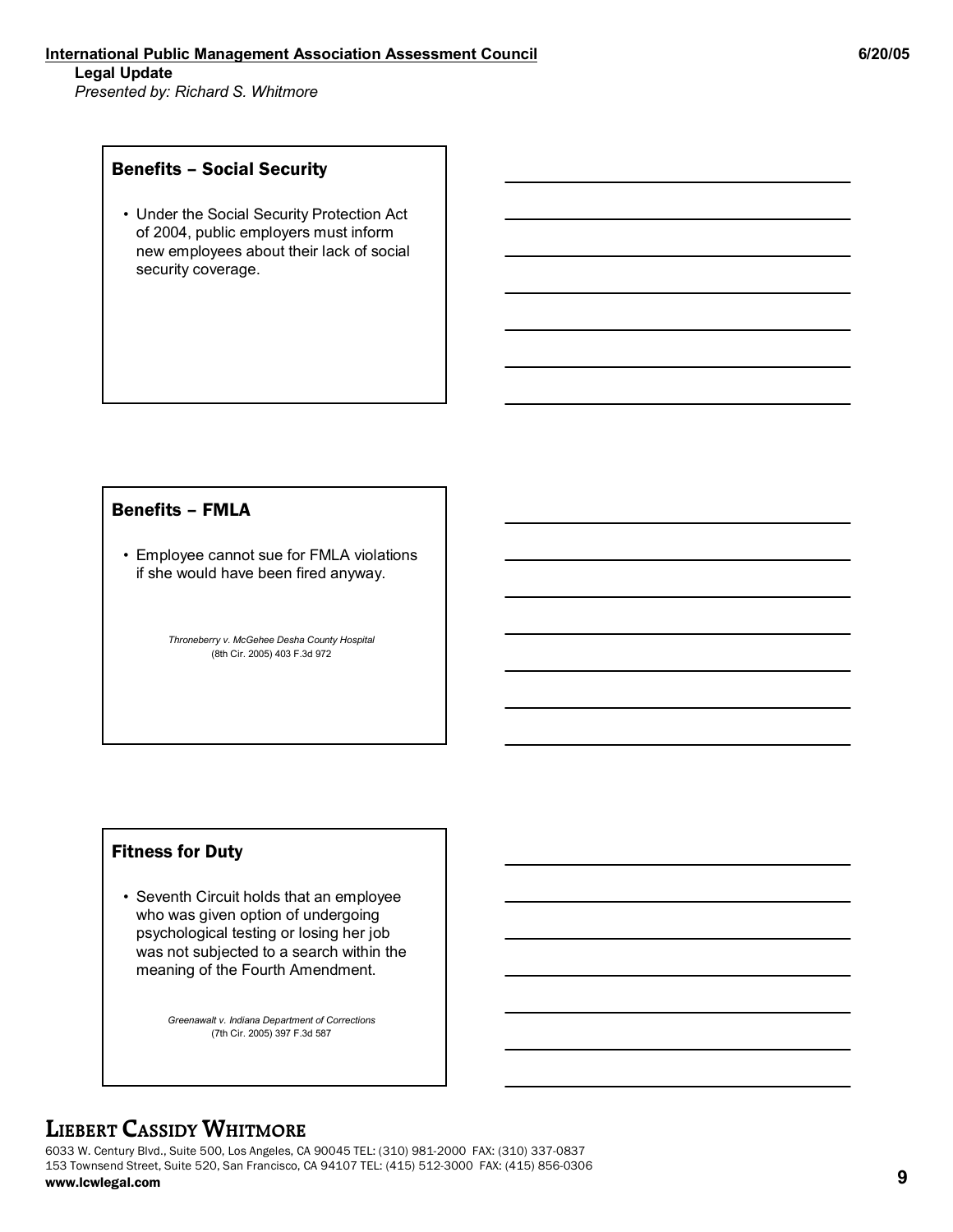#### Alien Workers

• The Department of Labor changes regulations governing labor certification applications for the permanent employment of aliens in the United States.

> 69 Fed. Reg. 77,326 (Dec. 27, 2004)

#### Immunity

• County air pollution control district does not have Eleventh Amendment sovereign immunity.

> *Beentjes v. Placer County Air Pollution Control District* (9th Cir. 2005) 397 F.3d 775

### **LIEBERT CASSIDY WHITMORE**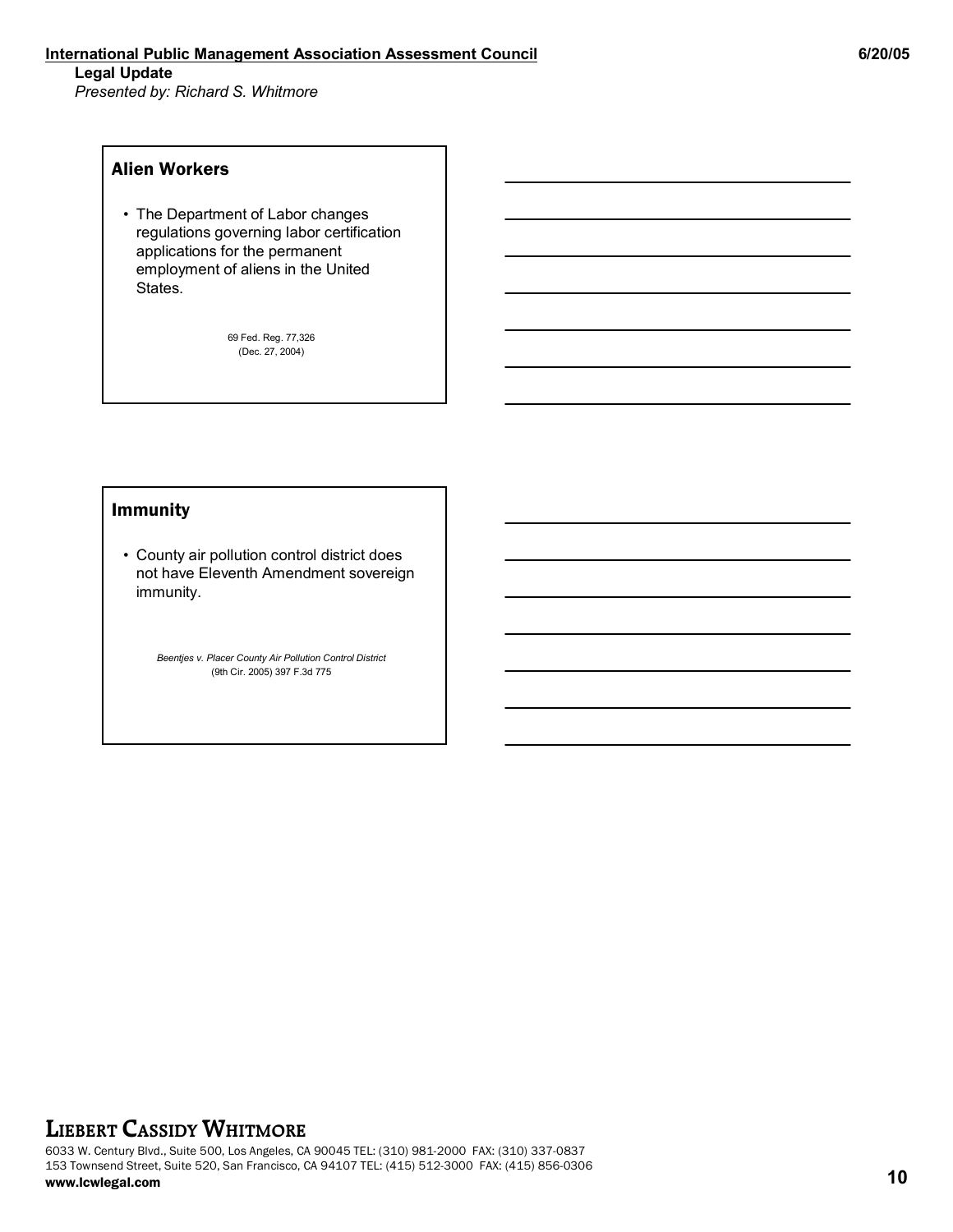**LIEBERT CASSIDY WHITMORE**

A PROFESSIONAL LAW CORPORATION

## International Public Management Association Assessment Council

# Legal Update

Presented By: Richard S. Whitmore

June 20, 2005

**©2005 LIEBERT CASSIDY WHITMORE**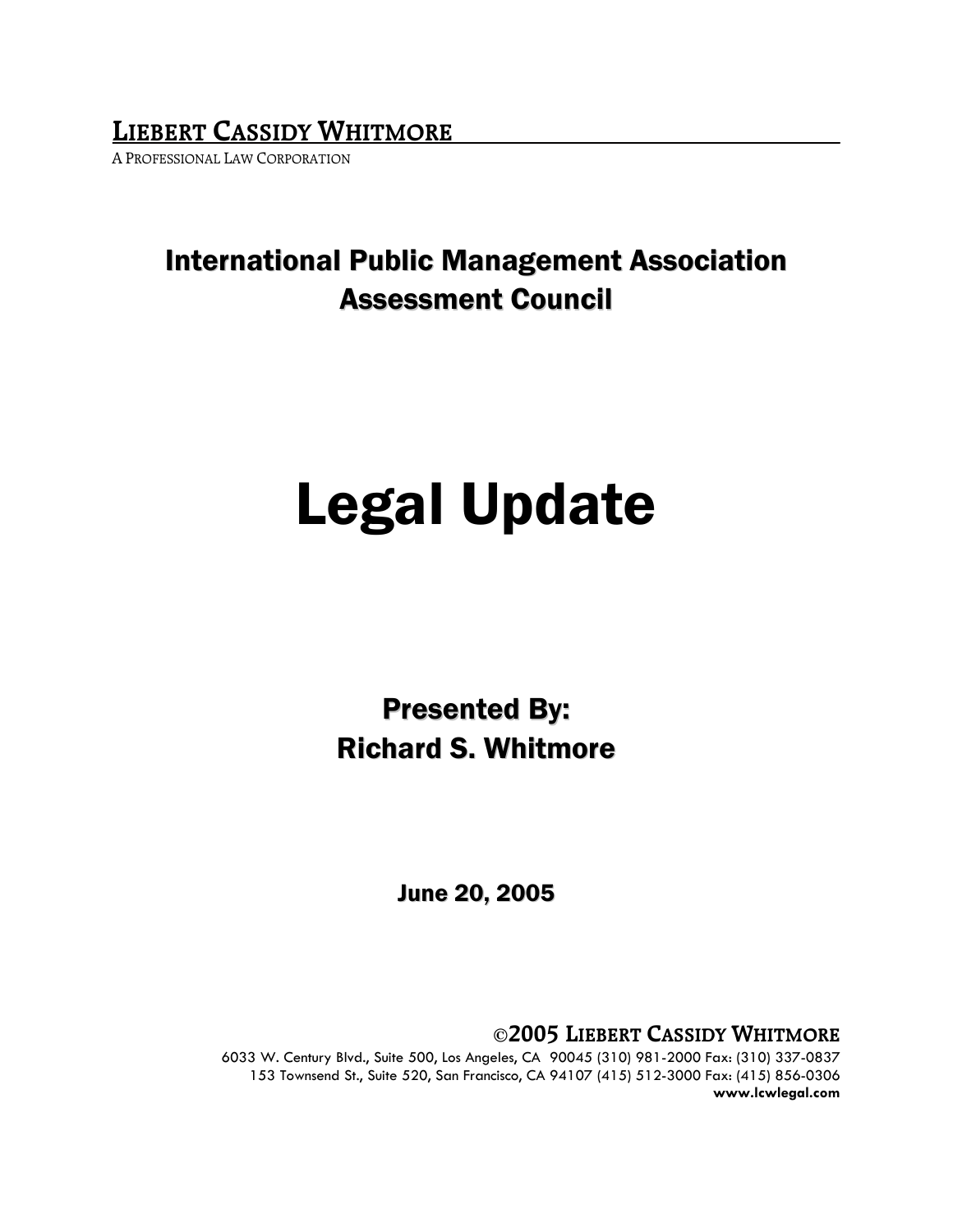## **TABLE OF CONTENTS**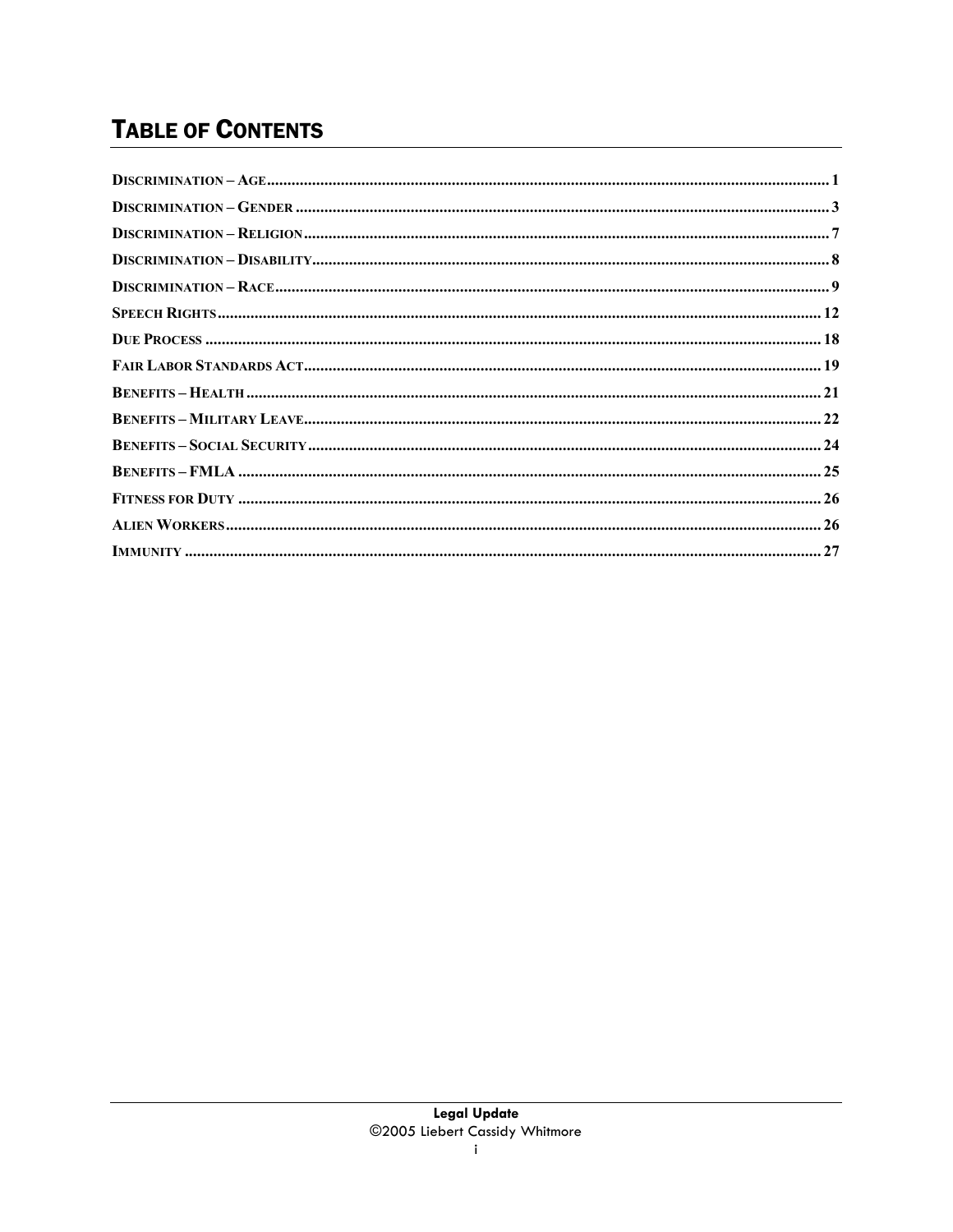## The U.S. Supreme Court Holds That An Employee May Bring a Disparate Impact Claim under the Age Discrimination in Employment Act Without Establishing Intentional Bias.

The City of Jackson, Mississippi, adopted a plan to grant raises to all city employees to attract and retain qualified individuals. A subsequent revision of the plan focused on the city's attempt to bring the starting salaries of police officers in line with regional averages. Under the revision, officers who had less than five years of tenure received greater raises in proportion to their former pay than officers with more seniority. Consequently, since most officers over the age of 40 had more than five years of tenure, most of the officers over 40 received proportionally less of a raise.

A group of officers over 40 filed suit against the City, alleging that the city's pay plan had a disparate impact on officers over 40, thus violating the ADEA. The district court granted summary judgment in favor of the City as to the disparate impact claim. The Fifth Circuit Court of Appeals affirmed, concluding that disparate impact discrimination claims, as distinguished from intentional discrimination claims, are unavailable under the ADEA.

The U.S. Supreme Court rejected the Fifth Circuit's pronouncement that disparate impact claims are unavailable under the ADEA. The plain language of the ADEA does not require an intentional act of limiting, segregating, or classifying individuals. Instead, the ADEA is concerned with employment actions that adversely affect the status of an employee. Therefore an employee need not establish intentional bias in order to bring a disparate impact claim under the ADEA.

However, the U.S. Supreme Court affirmed the judgment of the Fifth Circuit in this case by holding that officers in this case did not set forth a valid disparate impact claim because they did not isolate and identify a specific employment practice.

*Smith v. City of Jackson* (2005) 125 S.Ct. 1536.

### County May Be Sued Where Its Proffered Business Reasons are Inconsistent and Pretextual.

Sheila Peterson applied for a position of corrections officer with Scott County. She was fifty-one (51) at the time she applied and had nine (9) years of prior experience in another agency as a corrections officer. She was hired in an interim position while three (3) male applicants under the age of forty (40) were offered full-time positions.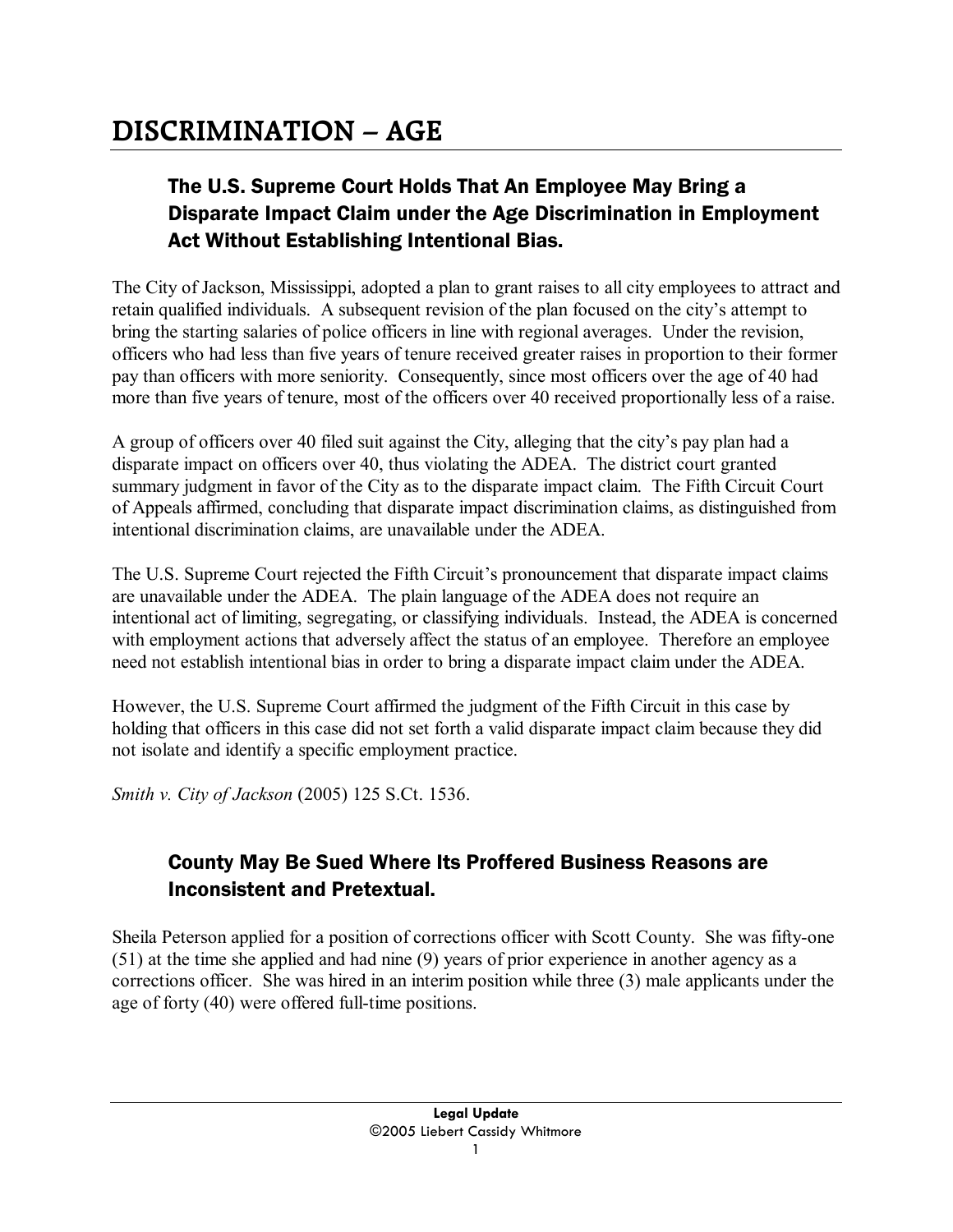Peterson applied twice for the full-time position, but both times the promotion went to younger males, neither of whom initially met the minimum qualifications for he position.

During her employment as in interim officer, Peterson had performance problems. She allowed an inmate to leave three (3) hours early, destroyed an inmate funds receipt, and inappropriately criticized case workers for the way they were doing their jobs. In criticizing her performance her supervisor called her an "old lady." He told her to put on her glasses "so [she could] see better." When she complained that she had not received adequate training on procedures, her supervisor said that it was "too hard to train old ladies." One co-worker said that women did not belong in the jail because they were lazy. She complained to an administrator about these comments, but the only action he took was to discuss with the male employees the need to use appropriate language. Eventually she was fired.

Peterson sued, alleging discrimination, harassment, and retaliation. The District Court granted the County's motion for summary judgment, and Peterson appealed to the Eight Circuit Court of Appeals.

The Eighth Circuit reversed the granting of summary judgment, finding that there were triable issues of fact that should be presented to a jury. Although there were numerous grounds cited by the Court for its reversal, the Court focused on some of the business reasons proffered by the County to justify its actions. For example, in explaining why it had promoted the younger males to the full-time positions, the County argued that they chose the males because they had more relevant prior experience. The Court, however, cited evidence in the record that at least one of the males had no prior experience of any kind as a corrections officer.

The Court also cited the County's reliance on Peterson's performance problems to justify its action. The County argued that those performance problems allowed it to promote others and cited a particular supervisors' team meeting where those problems were discussed. According to the County, the consensus from that meeting was to reject her request for promotion. However, the Court cited evidence that the promotion decisions was made *before* the team meeting at which the performance problems were discussed. Even more persuasive was the fact that at least two of the incidents of performance deficiency had not yet occurred.

The Court also addressed issues of hostile work environment, retaliation, and qualified immunity. In the end, the Court remanded the matter back to the District Court for further trial proceedings.

*Peterson v. Scott County* (8th Cir. 2005) 406 F.3d 515.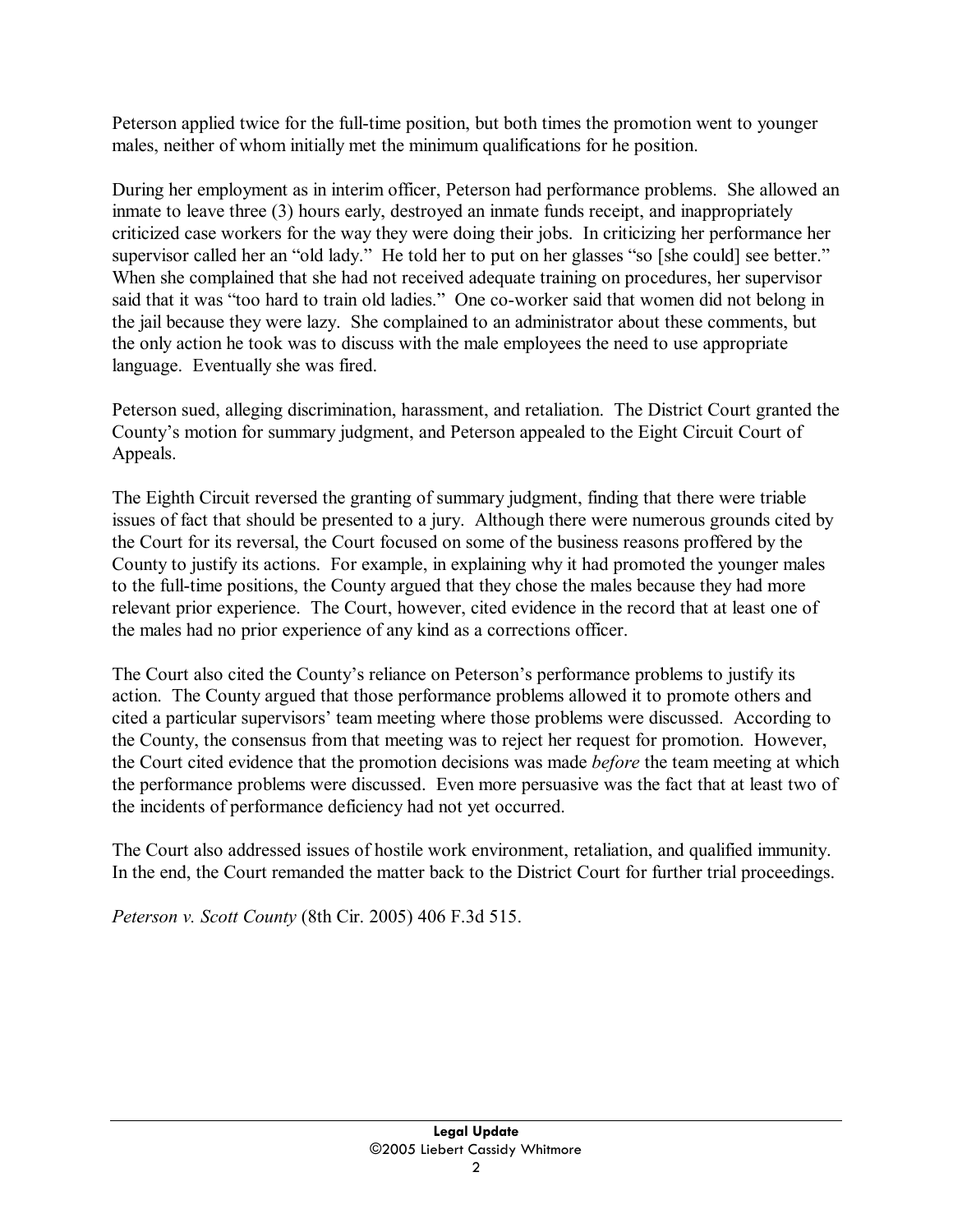## Pennsylvania District Court Holds That EEOC Exemption That Allows Employers to Give Retirees 65 or Older Health Benefits That Are Less Than Health Benefits Given to Retirees Who Are Younger Than 65 Violates the Age Discrimination in Employment Act.

In April 2004, the U.S. Equal Employment Opportunity Commission approved an exemption which allows employers to give retirees 65 or older health benefits that are inferior to health benefits given to retirees who are younger than 65. The EEOC argued that this exemption was justified because employers would be able to afford greater health benefits to its retirees under 65, and retirees over 65 have less need for employer-provided benefits since they are eligible for Medicare.

The American Association of Retired People (AARP) sued the EEOC, seeking to have the exemption declared invalid and unlawful. The U.S. District Court, Eastern District of Pennsylvania, granted AARP's request and held that the exemption violated the Age Discrimination in Employment Act. On its face, the ADEA prohibits the practice of terminating or reducing retiree health benefits in accordance with Medicare eligibility. While the EEOC has rulemaking authority with respect to the provisions of the ADEA, it cannot establish rules that are in direct contravention of the law.

*AARP v. Equal Employment Opportunity Commission*, 2005 WL 723991 (E.D. Pa. 2005).

## **DISCRIMINATION – GENDER**

## Summary Judgment Upheld in Favor of Employer Where Employee Could Not Demonstrate That the Decision to Discontinue a Training Program Was Motivated by Gender Discrimination.

In November 1998, Salt River Project notified five male electricians that they were going to be laid off. To avoid the layoff, the electricians' union negotiated an agreement with SRP, whereby the electricians would be transferred to another department and would participate in an experimental on-the-job training program so that they could gain the experience needed to work as operations journeymen. As part of the agreement, even though the electricians were classified as servicemen, they received journeymen wages during the pendency of the program. The electricians transferred to the other department and participated in the training program. In August 1999, journeymen positions became available and each of the electricians became operations journeymen.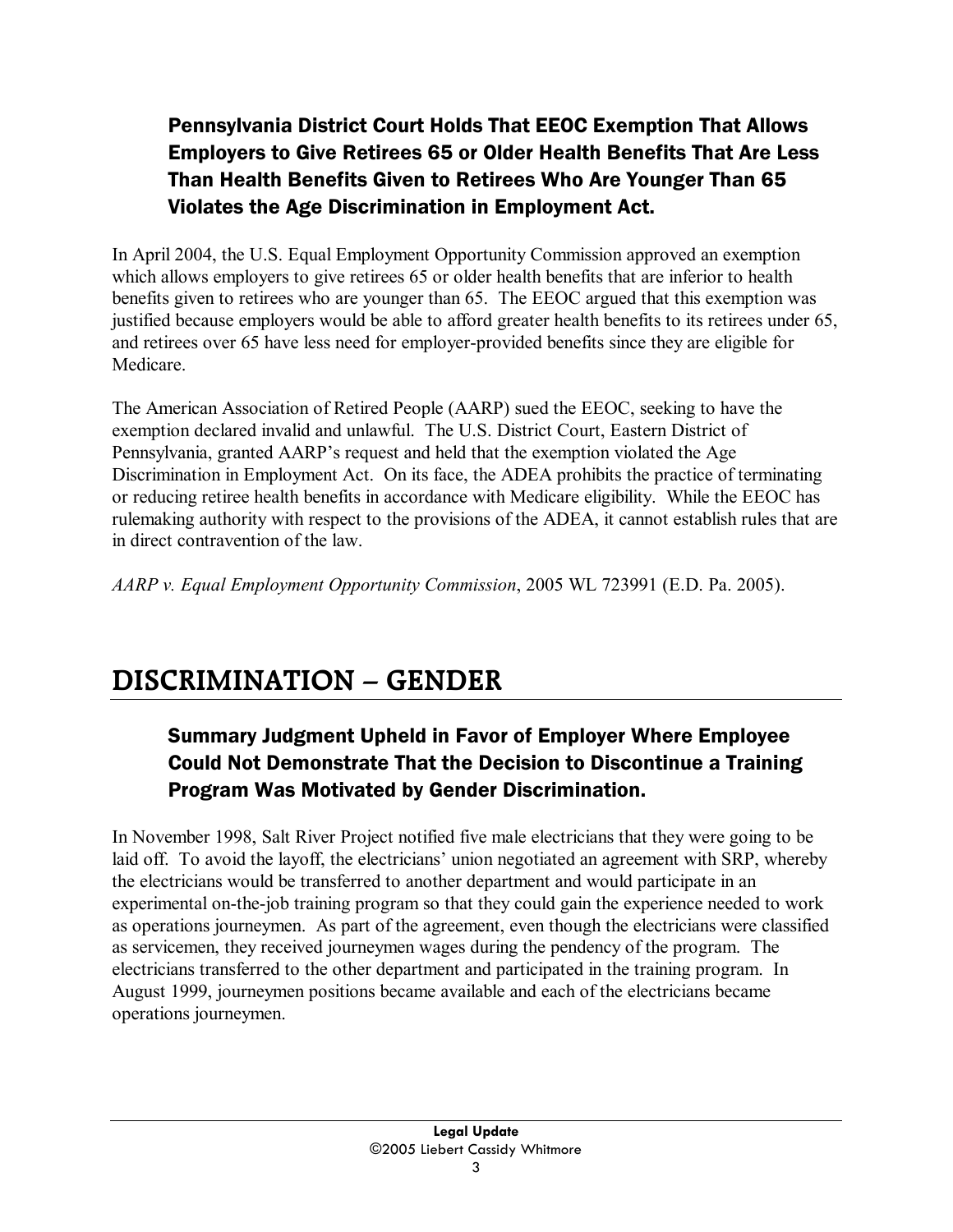Sylvia Mondero was also an electrician employed by SRP. In May 1999, SRP informed Mondero that she was going to be laid off due to a decrease in workload. To avoid the layoff, Mondero was given the option of continuing to work for SRP in the same department as the five electricians in training. Mondero requested that she be allowed to participate in the same program as the other electricians, but SRP denied her request. Mondero worked temporarily for the department as an operations serviceman, but was later laid off.

Mondero first filed a complaint with the Equal Employment Opportunity Commission, which concluded that SRP had discriminated against Mondero on the basis of her gender when it did not allow her to participate in the training program. Mondero then filed a gender discrimination lawsuit in United States District Court.

The district court granted SRP's motion for summary judgment and the Ninth Circuit Court of Appeals affirmed. While Mondero could establish a prima facie case of gender discrimination, SRP demonstrated that it had a legitimate, nondiscriminatory reason for not allowing Mondero to participate in the training program. Specifically, SRP did not want to pay journeyman level wages for serviceman work and, because the experimental program was still in progress, SRP was uncertain if the program was going to be a success.

Although Mondero presented evidence that two men in the department had stated, "they bring a woman to do a man's job?", the Court did not believe this was sufficient evidence to establish that SRP's stated reasons were pretextual. The men who made the comments did not participate in the employment decision, and Mondero could not demonstrate that the comments had any effect on SRP's refusal.

*Mondero v. Salt River Project* (9th Cir. 2005) 400 F.3d 1207.

## Fourth Circuit Rejects Equal Pay Act Claims by Two Female County Department Heads in Holding Similar Title Plus Similar Generalized Responsibilities Is Not Equivalent to Having Substantially Equal Skills and Responsibilities.

Sandy Wheatley and Jane Grogan supervise the Wicomico County, Maryland, Emergency Services Department, which includes the 911 call center. Since 1986, Wheatley has served as director of the Emergency Services Department. Grogan has been the deputy director since 1997.

In 1999, the County commissioned a study to evaluate its compensation schedule for all 500 of its employees. This study led the County to reconfigure its pay schedule. The new plan created 22 separate grades and assigned a numerical grade to all County jobs. Within each grade, the study recommended a minimum, maximum, and mid-point salary.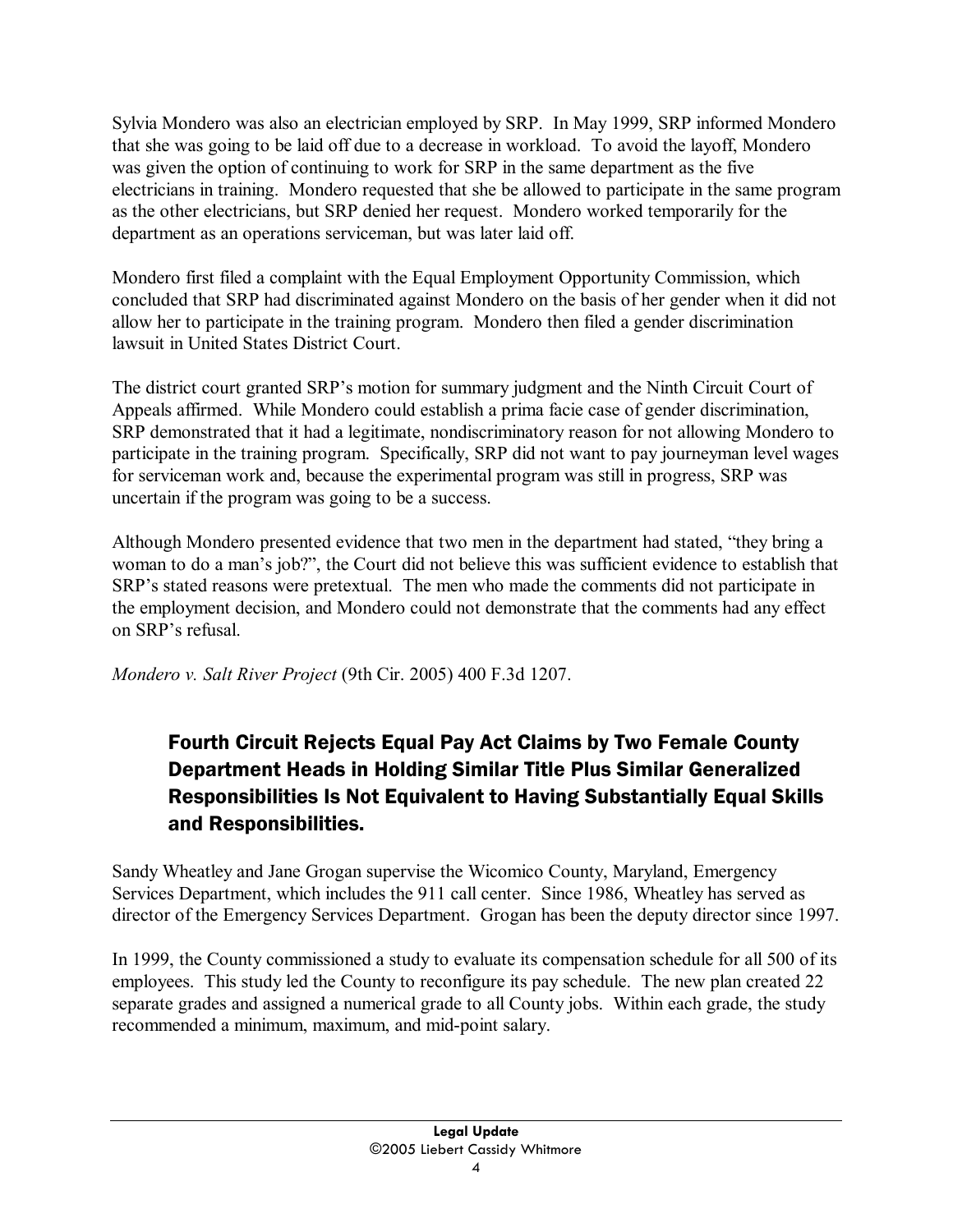Wheatley's job was classified as Grade 17. Although she received an 18% pay increase as a result of the study, her salary was set below the mid-point of her grade. Grogan's job was classified as a Grade 13. Her pay increased by a similar proportion, but she too received a salary below the midpoint of her grade.

Wheatley and Grogan filed a lawsuit against the County, alleging violations of the Equal Pay Act (EPA). Specifically, they claimed that male department supervisors are paid significantly more than female department supervisors, despite the fact that all perform substantially equal managerial work.

At trial, Wheatley and Grogan offered statistical evidence to demonstrate a pay disparity between male department leaders and female department leaders. They also attempted to demonstrate that department managers all perform the same general duties. After Wheatley and Grogan rested their case, the County made a motion for judgment as a matter of law.

During argument, counsel for Wheatley and Grogan first articulated a new theory of the case. He argued that Wheatley and Grogan perform work substantially equal to the work performed by male employees whose jobs are assigned the same Grades. On this new theory, Wheatley and Grogan would point not to other department heads, but to male employees in their respective pay Grades. The district court granted judgment in favor of the County. Wheatley and Grogan appealed.

The Fourth Circuit Court of Appeals affirmed. The EPA guarantees equal pay for "equal work" regardless of sex. The burden falls on the employee to show that the skill, effort, and responsibility required in her job performance are equal to those of a higher-paid male employee. Under the EPA, "equal" means substantially equal. The comparison to the male employee in an EPA action has to be made factor by factor, and cannot be made to a hypothetical male with a composite average of a group's skill, effort, and responsibility. In this regard, having a similar title plus similar generalized responsibilities is not equivalent to having equal skills and equal responsibilities.

Here, Wheatley and Grogan failed to show that they had equal skills and responsibilities to male department heads. For example, the County's director and deputy director of the public works department are required to have advanced degrees in civil engineering, while Wheatley's and Grogan's jobs do not require advanced degrees. They also failed to show that their jobs involve substantially equal responsibility compared to male department heads. The district court, therefore, properly held that Wheatley and Grogan failed to establish their EPA claims.

*Wheatley v. Wicomico County, Maryland* (4th Cir. 2004) 390 F.3d 328.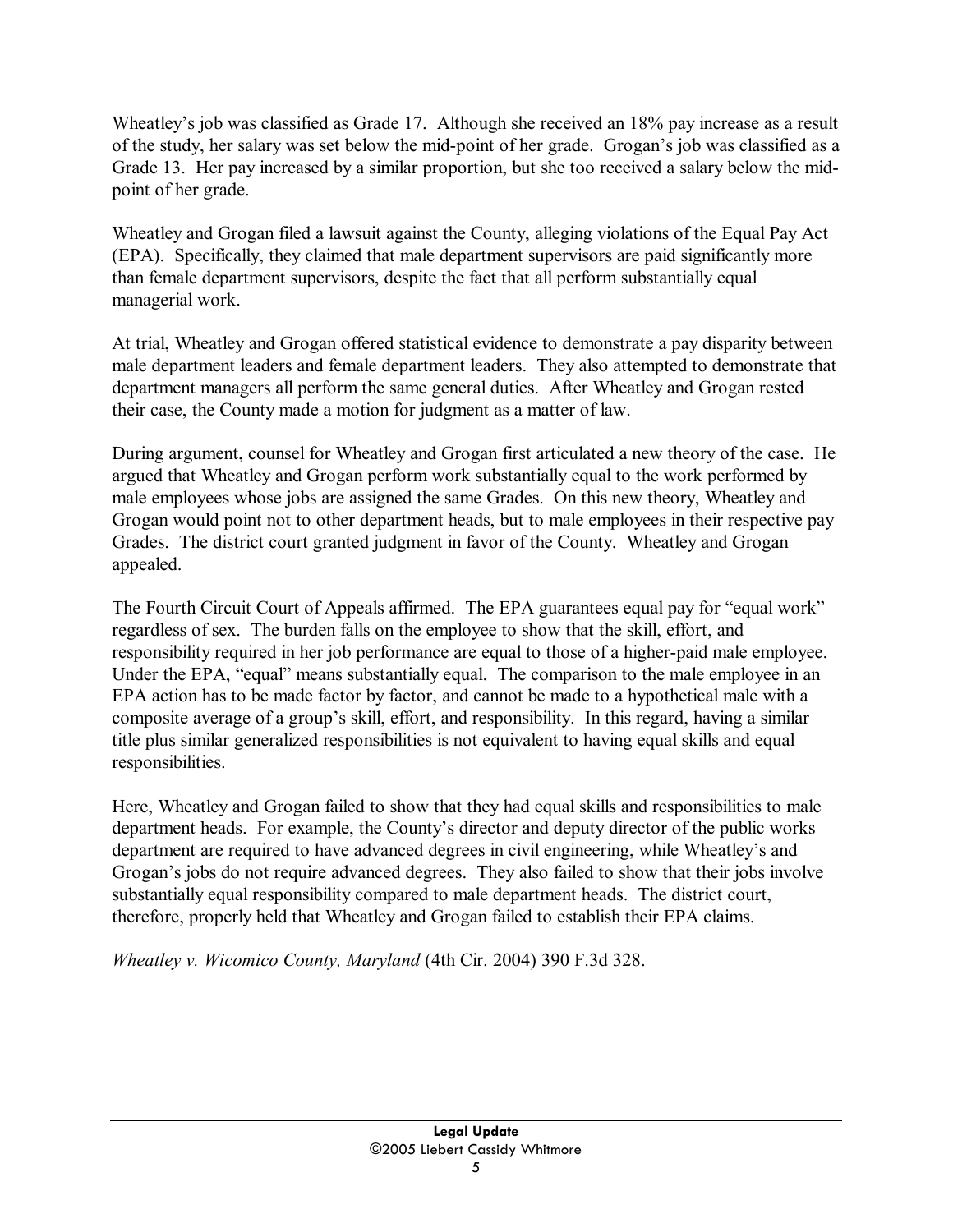### Employer's Appearance Standards Requiring Women to Wear Make-Up Held Not to Constitute Sex Discrimination.

Darlene Jespersen worked as a bartender at Harrah's Casino in Reno, Nevada. During her employment, Harrah's implemented personal appearance standards entitled the "Personal Best" program. The program outlined appearance standards for beverage service employees. The program imposed specific "appearance standards" on each of its employees and were applicable to both sexes. In particular, all female beverage servers, including beverage bartenders, were required to wear makeup.

However, Jespersen refused to comply with the new policy to wear make-up. Harrah's told Jespersen that the makeup requirement was mandatory for female beverage service employees and gave her 30 days to apply for a position that did not require makeup to be worn. At the expiration of the 30-day period, Jespersen had not applied for another job, and she was terminated.

Jespersen filed a lawsuit against Harrah's, alleging sex discrimination in violation of Title VII of the Civil Rights Act of 1964. The district court granted summary judgment in favor of Harrah's. Jespersen appealed.

The Ninth Circuit Court of Appeals affirmed. To prevail on a Title VII disparate treatment sex discrimination claim, an employee must establish that, but for his or her sex, the employee would have been treated differently. An employer's imposition of more stringent appearance standards on one sex than the other constitutes sex discrimination where the appearance standards regulate only "mutable" characteristics such as weight.

Here, the Personal Best program requires women to wear makeup, while men are prohibited from doing so. Women are required to wear their hair "teased, curled, or styled" each day whereas men are required to maintain short haircuts. Because Jespersen failed to produce evidence to show how these appearance standards impose a greater burden on women than on men, and how they exceed whatever burden is associated with ordinary good-grooming standards, the Court of Appeal held that the program was not discriminatory.

*Jespersen v. Harrah's Operating Company, Inc.* (9th Cir. 2004) 392 F.3d 1076.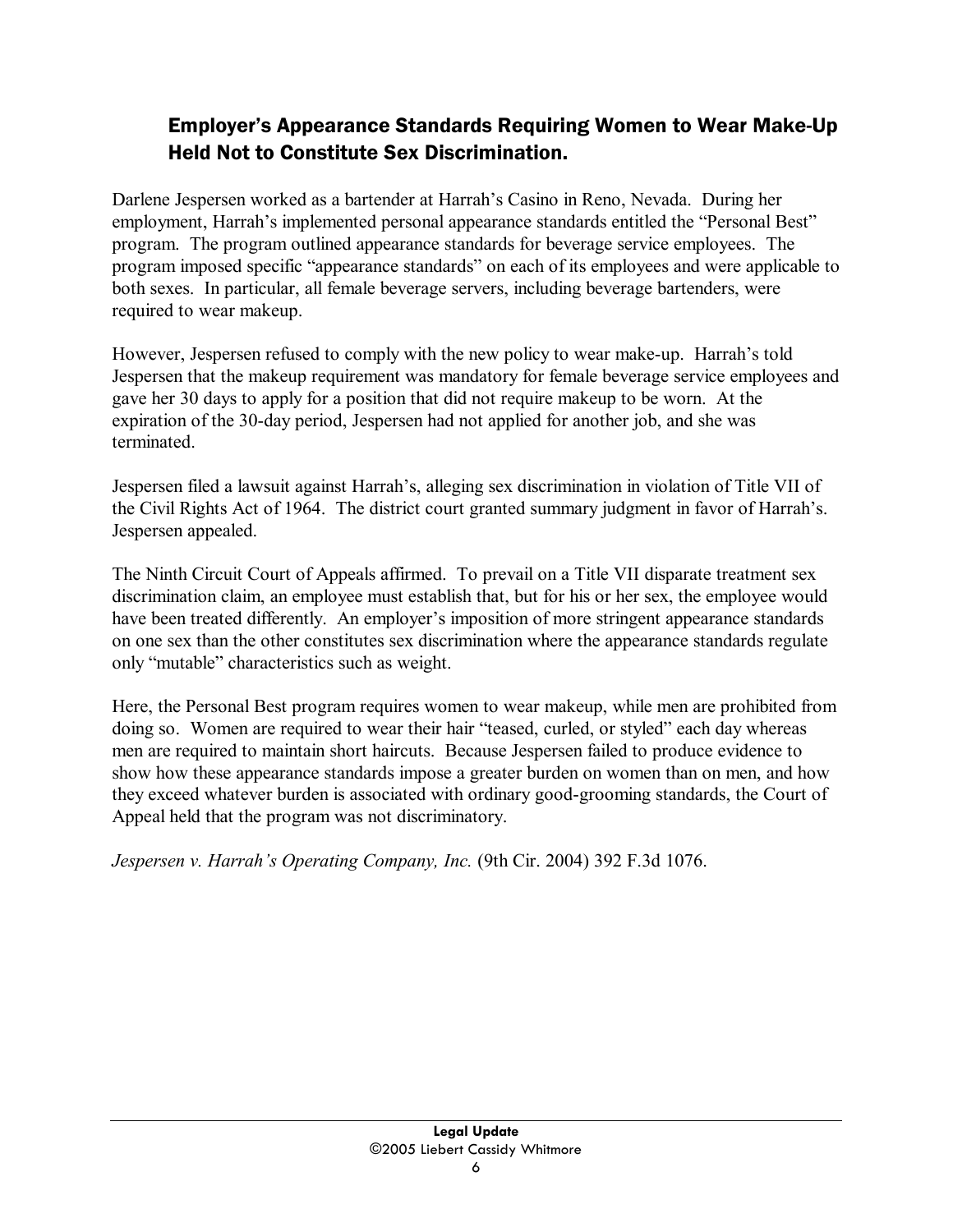## **DISCRIMINATION – RELIGION**

## Christian Employee Who Was Terminated for Harassing Gay Subordinate Failed to Establish Claim of Religious Discrimination.

Evelyn Bodett, an Evangelical Christian, was a manager at CoxCom, Inc. in Arizona. One of her subordinates, Kelley Carson, is openly gay. When Bodett and Carson began working together, Bodett told Carson that homosexuality is against her Christian beliefs. During a performance review session, Bodett told Carson that homosexuality is wrong and considered to be a sin. Upon receiving a promotion and transfer to the Omaha office, Carson informed a vice-president that she was leaving because she was uncomfortable with the way Bodett had treated her homosexuality. At the time of these events, CoxCom had a general harassment policy that prohibited harassing another employee on the basis of sexual orientation. Bodett was terminated for violating the policy. Bodett sued CoxCom for religious discrimination. On a motion for summary judgment, the district court granted judgment in favor of CoxCom. Bodett appealed.

The Ninth Circuit Court of Appeals affirmed. An employee alleging disparate treatment on the basis of religion must show that she is a member of the protected class, she was qualified for her position, she experienced an adverse employment action, and similarly situated individuals outside her protected class were treated more favorably, or other circumstances surrounding the adverse employment action giving rise to an inference of discrimination. Bodett failed to present any legitimate evidence of bias toward her religious beliefs to show that other similarly situated employees outside of the protected class were treated more favorably, or that an inference of discrimination existed. Further, Bodett's statements fell well within the gambit of harassment, particularly because she had a position of authority over Carson. As Bodett grossly violated CoxCom's company policy prohibiting harassment on the basis of sexual orientation, CoxCom had a legitimate, non-discriminatory reason to terminate Bodett. Therefore, the Court held that Bodett's religious discrimination claim failed.

*Bodett v. CoxCom, Inc.* (9th Cir. 2004) 366 F.3d 736.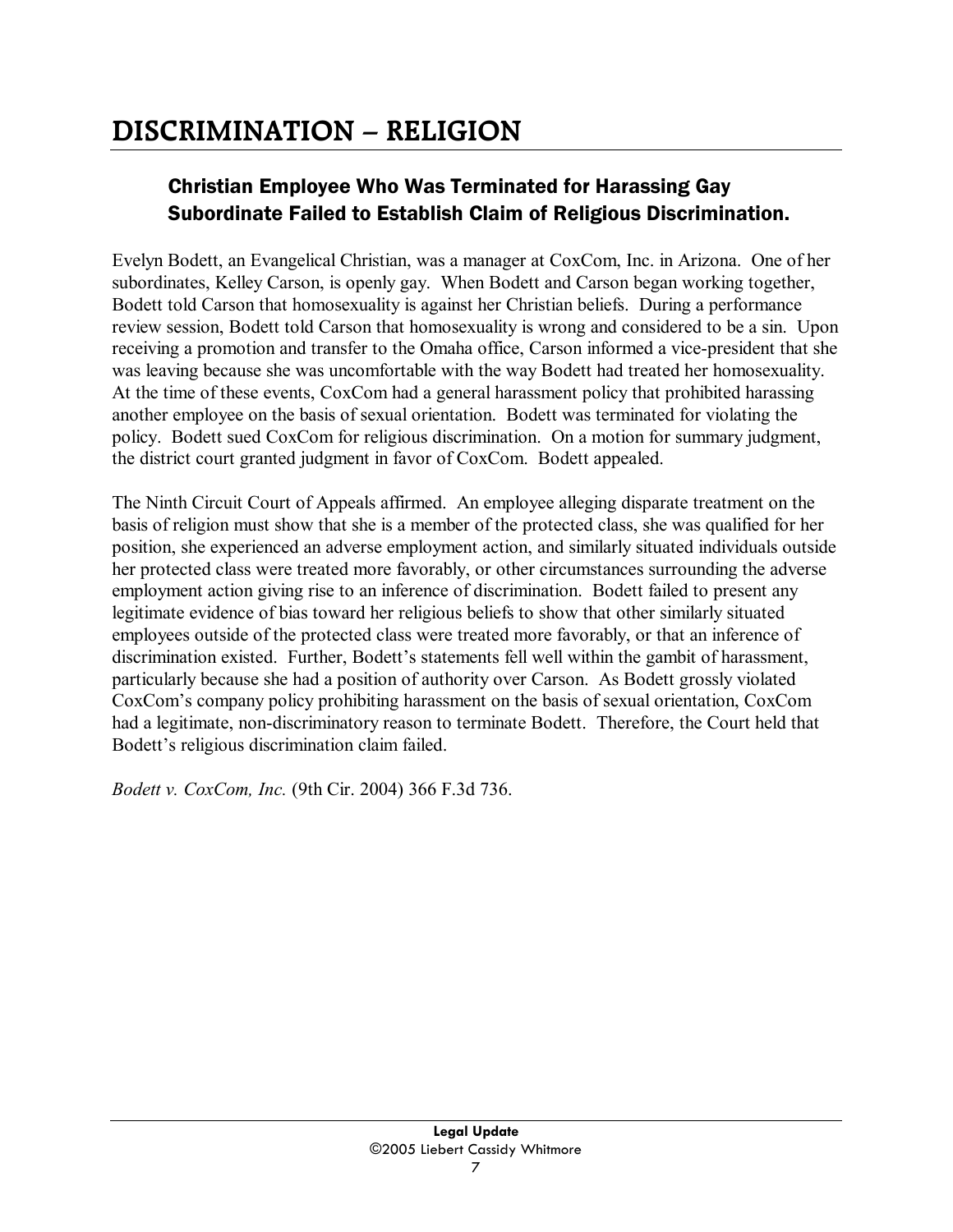## **DISCRIMINATION – DISABILITY**

## An Employer May Not Conduct Medical Examinations Nor Make Medical Inquiries of Applicants Until after the Employer Has Evaluated All Non-Medical Information in Order for a Conditional Job Offer to be a "Real" Offer.

Walber Leonel, Richard Branton, and Vincent Fusco applied for positions as flight attendants with American Airlines. After providing written applications and participating in phone interviews, American flew them to the company's headquarters for in-person interviews. After the interviews, American extended a conditional offer of employment subject to passing a background investigation and a medical examination. After making the offers, American representatives directed them to go immediately to the medical department for medical examinations. The applicants met with nurses to discuss their medical histories. Despite questions eliciting information as to whether they were HIV positive, none of the applicants disclosed that they were HIV positive or that they were taking medications for their condition. However, a blood test revealed that the applicants were HIV positive. As a result, American sent letters to the applicants stating that the conditional offers were being withdrawn. The letters explained that the applicants did not fulfill all conditions in that they "failed to be candid or provide full and correct information." The applicants then brought suit for violations of the Americans with Disabilities Act (ADA) and the Fair Employment and Housing Act (FEHA). The district court granted summary judgment for American and the applicants appealed.

The United States Court of Appeals, Ninth Circuit, reversed. The ADA and FEHA prohibit employers from refusing to hire job applicants whose disabilities would not prevent them from performing the essential functions of the job with or without reasonable accommodations. To ensure that employers do not improperly consider disabilities when evaluating applicants both the ADA and FEHA regulate the sequence of employers' hiring practices. Medical examinations and inquiries are prohibited until after the employer has made a "real" job offer. A job offer is "real" if the employer has evaluated all relevant non-medical information which it reasonably could have obtained and analyzed prior to giving the offer. By withholding medical information until the last stage of the hiring process, applicants can determine whether they were rejected because of disability or because of insufficient skills or bad references.

Here, American conditioned its offers on a background check and medical exam and proceeded with the medical exams before completing the background checks. American argued that this procedure did not violate either the ADA or FEHA since the company first evaluated the nonmedical information and only then considered the applicants' medical condition. The Court disagreed. It noted that the ADA prohibits an employer from asking disability-related questions or requiring a medical exam pre-offer even if the employer intends to shield itself from the answers until the post-offer stage. Medical information cannot be collected or analyzed until after all non-medical information has been evaluated, unless the non-medical information could not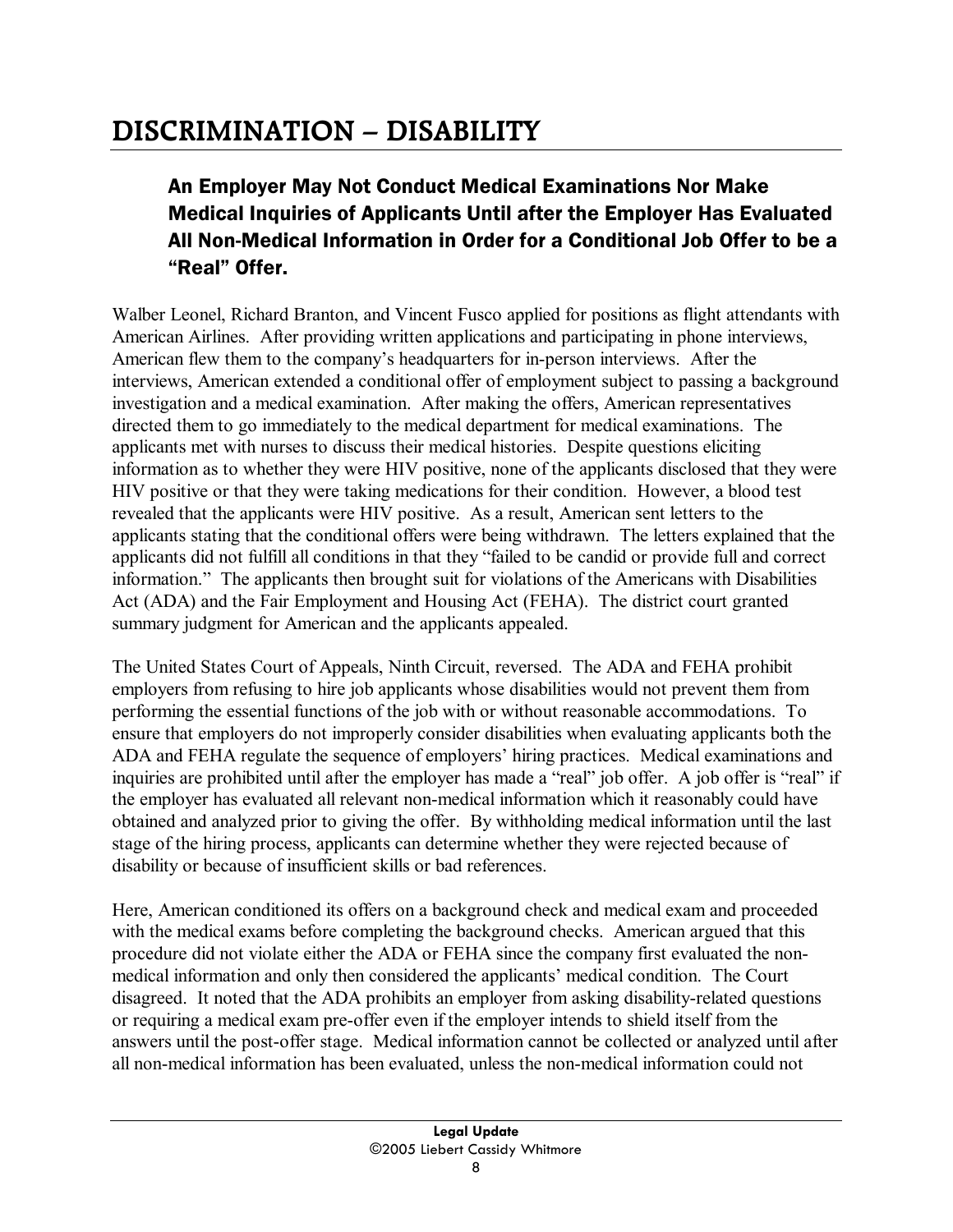reasonably have been obtained. The Court noted several other procedures that American could have utilized to complete the background checks prior to the medical exams, such as completing the background checks before the applicants arrived, flying the applicants back at a later date for their medical exam, or having the medical exams performed by regional medical sites or the applicants' own doctors. The Court remanded the case to the District Court for a determination of whether American Airlines can prove that it could not reasonably have completed the background checks prior to initiating the medical exams.

The Court also concluded that the comprehensive analysis by American's medical personnel of applicants' blood samples beyond that normally undertaken as part of post-conditional offer medical exams, without notice to or consent from the applicants, could constitute a violation of their privacy rights under California Constitution Act I, Sec. 1. On remand to the District Court, the applicants will have the opportunity to prove that they had a reasonable expectation that American would not perform these blood analyses without first obtaining their consent. If the applicants establish that they had a reasonable expectation of privacy, the court will determine whether American's reasons for performing the blood tests outweigh the applicants' right to privacy.

*Leonel v. American Airlines Inc.* (9th Cir. 2005) 400 F.3d 702.

### Note:

*Agencies be warned. This decision leaves little "wiggle room" as to what is required for a conditional offer to be a "real" conditional job offer under the ADA and the FEHA.* 

## **DISCRIMINATION – RACE**

## Eleventh Circuit Holds That An Employee in a Race Discrimination Action Can Establish the Element of Adverse Employment Action by Showing That She Received a 3-Percent "Met Expectations" Raise Instead of a 5-Percent "Exceeded Expectations" Raise.

Thalia Gillis was an African-American woman who had been employed by the Georgia Department of Corrections since 1987. Despite testimony that Gillis was a consistently thorough worker who paid close attention to detail, Gillis received an "exceeded expectations" ranking only once on her annual review. On all other occasions, Gillis received a "met expectations" ranking. According to department policy, employees who received a "met expectations" ranking received a 3-percent pay increase and employees who received an "exceeded expectations" ranking received a 5-percent pay increase.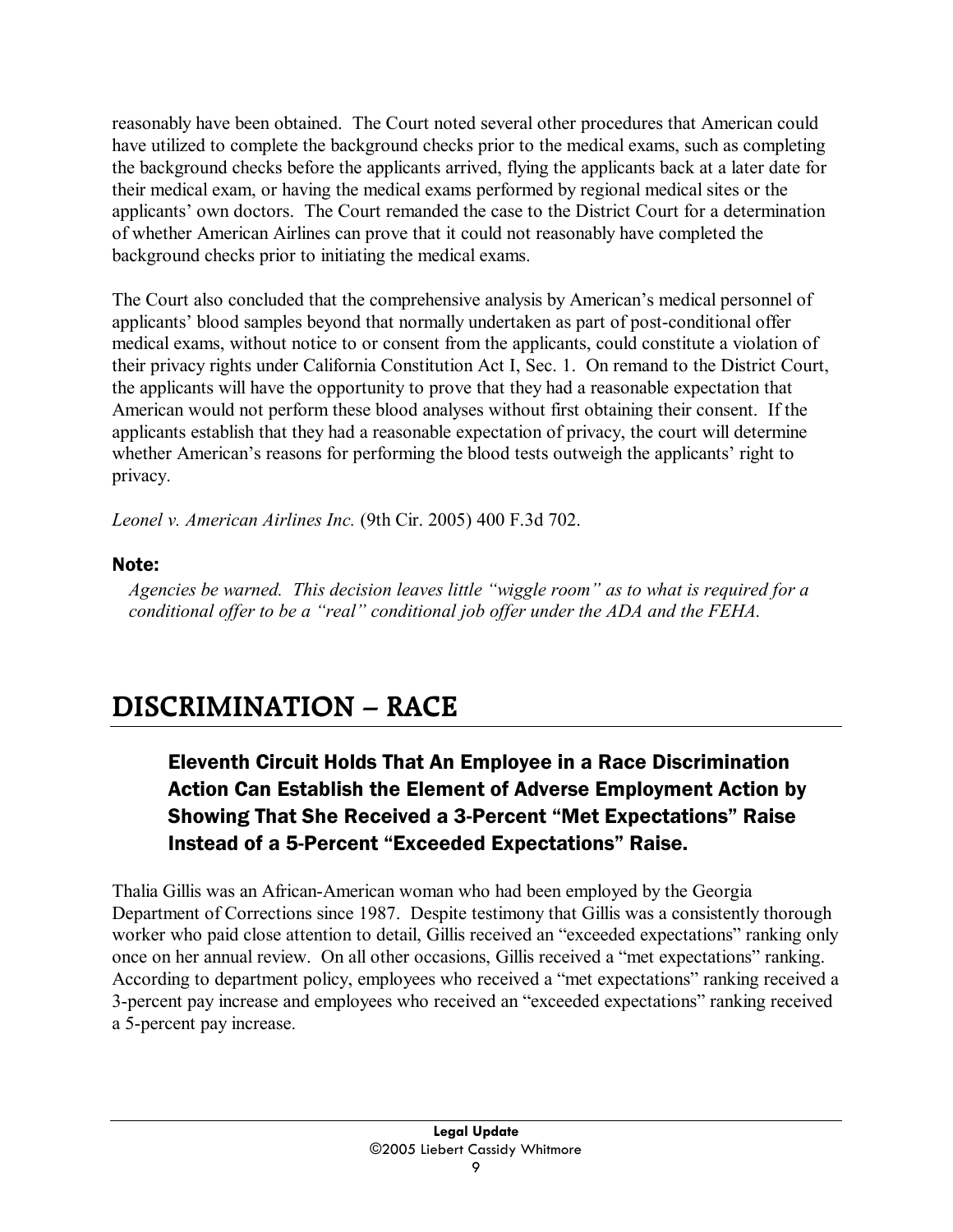On her 2000 annual performance review form, Gillis wrote in the comments section that she believed she was the subject of racial discrimination. She then filed a formal grievance with the department about her evaluation. In response to her complaints, one of Gillis' supervisors commented, "ain't it like a fucking nigger to complain."

Gillis sued the department and her supervisors, alleging racial discrimination. The district court granted the department's motion for summary judgment, concluding that Gillis had not established the essential element of an adverse employment action for a racial discrimination claim.

The Eleventh Circuit Court of Appeals disagreed and reversed. An evaluation that disqualifies an employee for a raise of any significance is an adverse employment action. Because Gillis' ranking on her annual performance review directly affected her salary, her lower ranking was sufficient to meet the element of adverse employment action.

*Gillis v. Georgia Department of Corrections* (11th Cir. 2005) 400 F.3d 883.

## Written Police Promotional Exam Must Test for "Entire Job Domain" and Cutoff Score Must Measure Minimum Qualifications.

Minority police sergeants in the City of Memphis challenged the results of a written exam which was testing for promotion to lieutenant. The challenge was successful, and the plaintiffs were awarded retroactive promotions, back pay, and attorneys fees.

According to the federal Sixth Circuit Court of Appeal, the City's process had two major defects. The first was the written exam. It had been constructed by an industrial psychologist who had developed prior police exams. The psychologist consulted with subject matter experts in the department, had them identify the knowledge, skills, and ability needed to be a lieutenant, and then he developed the questions for the written test. He had the subject matter experts critique the exam once he had prepared an early version of the test.

The Court criticized the written test for its inaccuracy in "approximating job performance." One example of that inaccuracy was a non-minority candidate who did poorly on the written exam but did well on the remaining components of the selection process (practical, evaluations, seniority). Her total score placed her second on the overall promotional list. The Court criticized the fact that she was barely able to pass the written exam but finished near the top of those competing.

The Court also faulted the City for using a written test for only measuring "job knowledge" and for "failing to test the entire job domain." The psychologist who had constructed the written test explained that the remaining components of the selection process were designed to measure other job components.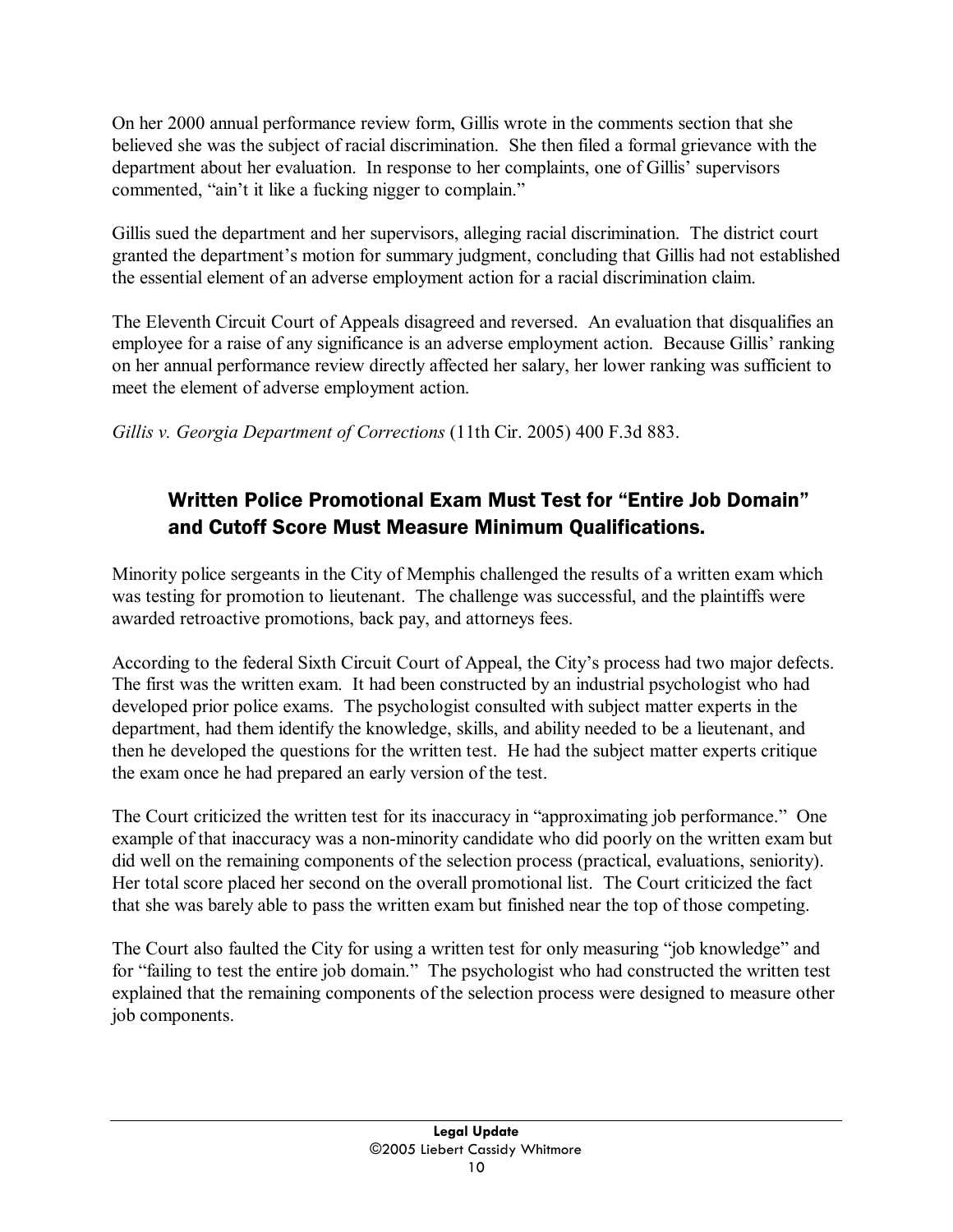The second defect in the City's testing process identified by the Court was the setting of the cutoff score. There was an outstanding negotiated Memorandum of Understanding with the police association which established a cutoff score of seventy (70). In prior exams, the psychologist felt there should be no cutoff score, merely ranking by score. In this exam, the psychologist worked with the subject matter experts to estimate the percentage of minimally qualified candidates who could answer questions correction. He had intended to use that number for the cutoff score, but ultimately used the score of 70 as required by the MOU. (Interestingly, because of the adverse impact of the designated cutoff, the score was eventually lowered to 66).

The Court's criticism of the cutoff score began with a review of the Uniform Guidelines, quoting that portion of the Guidelines which provides that

> "Where cutoff scores are used, they should normally be set so as to be reasonable and consistent with normal expectations of acceptable proficiency with the work force."

The Court cited the failure to "validate" the cutoff score, a fact that the psychologist readily admitted from the witness stand. The Court went on to question whether the cutoff score measured the minimum qualifications needed for the job.

*Isabel v. City of Memphis* (6th Cir. 2005) 404 F.3d 404.

## To Be Upheld, a Cutoff Score for an Entry Level Firefighter Exam Must Distinguish between Those Who Were Qualified and Those Who Were Not

The City of Chicago established a score of 89 (out of 100) for its written exam for entry level firefighters. The cutoff had an adverse effect on African-American applicants. The only justification offered by the City for the score was the administrative and fiscal advantage of limiting the number of applicants who moved to the next step of the selection process. The United States District Court for the Northern District of Illinois held that the cutoff score was statistically meaningless, that the City failed to show that its test measured what it was supposed to measure, that the test did not distinguish between qualified and unqualified applicants, and that less discriminatory alternatives were available.

There was no dispute about adverse impact. White applicants were five (5) times more likely to score 89 or higher than African-American candidates. Those with scores of 89 or more were designated "well qualified" and were selected for the openings occurring over a six (6) year period. At that point, the City ran out of candidates in the "well qualified" group and began hiring at random from those with scores between 65 and 89, a group designated at "qualified." The City's consultants had determined that scores below 65 were "unqualified." The Court was very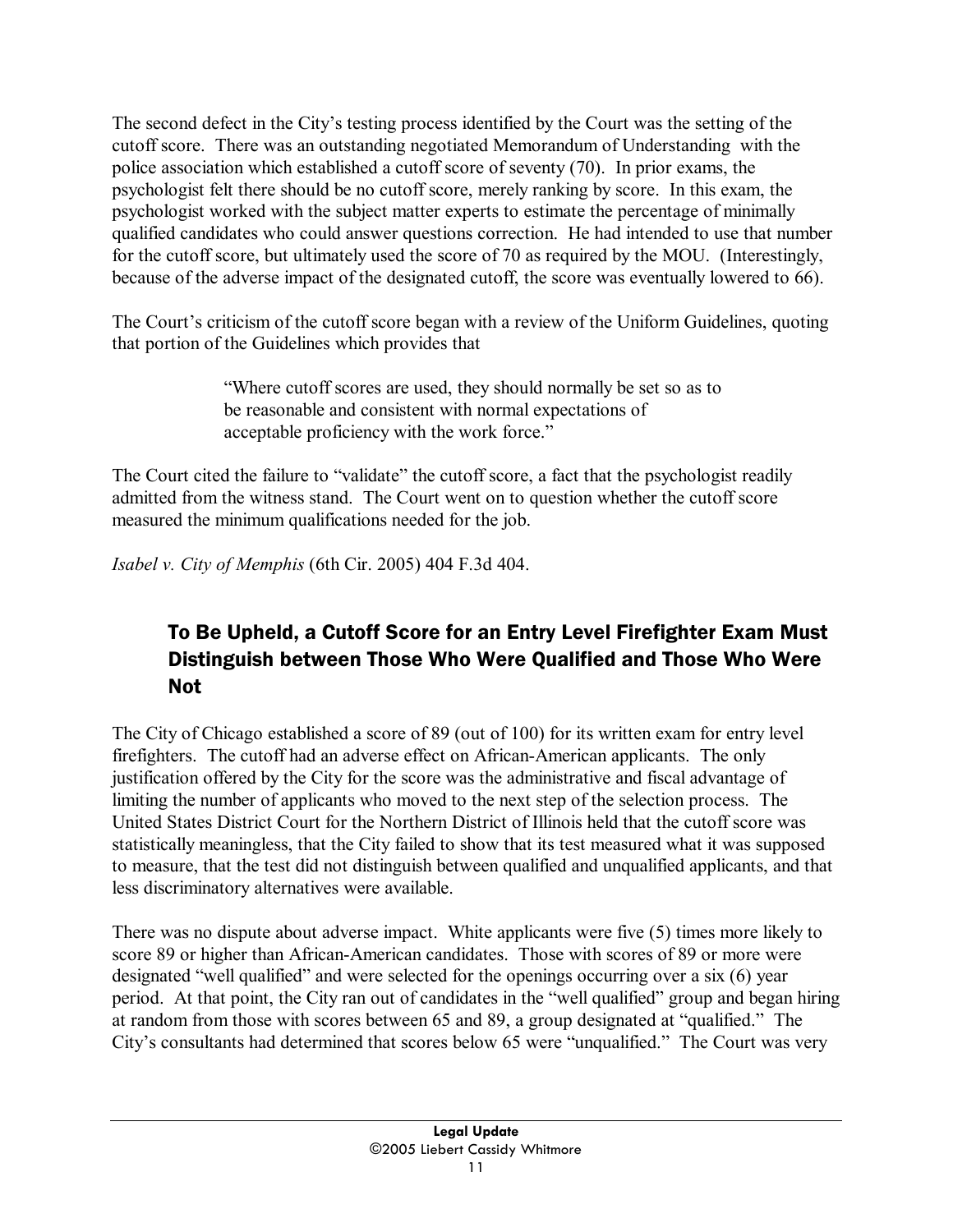impressed with the fact that there was no evidence that the candidates scoring between 65 and 89 were any less qualified than those who had scored above 89.

Although the Court had several criticisms of the testing procedure and the setting of the cutoff score, perhaps its strongest criticism was aimed at one particular component of the test. In addition to the written exam, there was a video demonstration integrated in the written exam process. The Court found that the video had a "design flaw" and was "chaotic," It had never been "piloted in a practical setting," had never been used before, and had not been used since. It was supposed to assess cognitive skills like understanding oral instructions, learning from demonstration, and taking notes. However, the Court determined that the only skill really tested by the video was the ability to take notes, a skill that the City's evidence showed was relatively important.

Since it had serious reservations about the validation of the test, the Court found that the reliance on scores from tat test to distinguish between "well qualified" and "qualified" was not justified by business necessity. The Court also felt that there was an alternative, less discriminatory selection procedure; namely, the random selecting of those with scores about 65. This use of the "qualified" pool was less discriminatory and had been used by the City with apparent success since the "well qualified" pool was exhausted.

*Lewis v. City of Chicago* (March 22, 2005) No. 98 C 5596 (USDC No. Dist. Ill.).

## **SPEECH RIGHTS**

## Fifth Circuit Holds Texas Public Hospital Violated the First Amendment When It Suspended a Carpenter during an Organizing Drive for Wearing a Union Button in Violation of the Hospital's Dress Code.

Urbano Herrera worked as a carpenter for the Ector County Hospital District. Herrera was also a volunteer union organizer at the Hospital. He and others decided in knowing violation of the Hospital's dress code to wear lapel buttons bearing the message "Union Yes" during their work shifts. An anti-adornment provision of the District's code states that "ONLY pins representing the professional association and the most current hospital service award may be worn."

A supervisor asked Herrera to remove his button, but he refused. Herrera was then confronted by his supervisor and instructed to remove the button. Herrera again refused. Herrera eventually removed the button after being read the dress code. However, upon consulting his union, Herrera put his button back on. Thereafter, Herrera was suspended for three days for refusing to remove the button again. This incident was also entered in his disciplinary record, and as a result he received only a 3% annual raise instead of the usual 4% increase.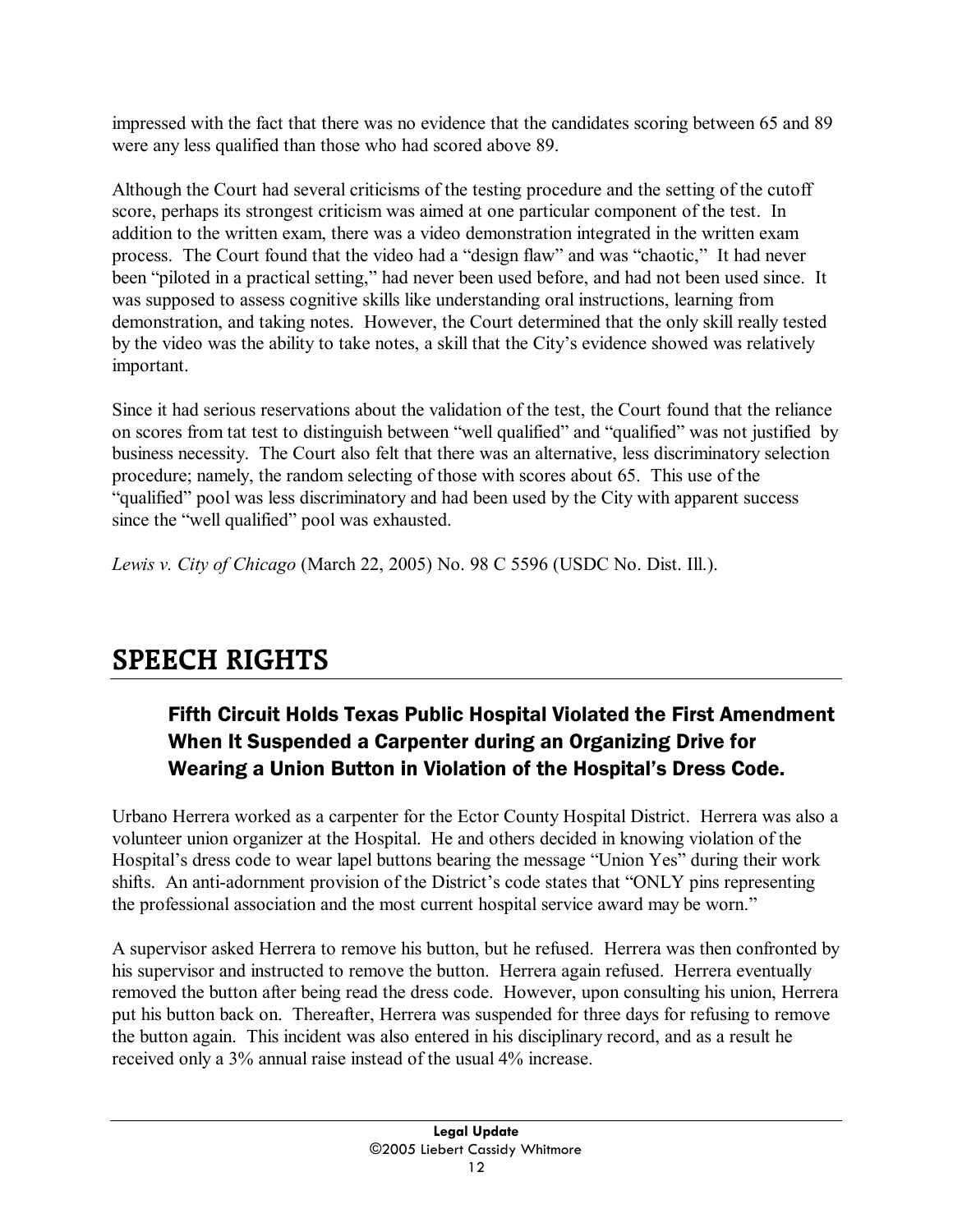Herrera filed a lawsuit against the Hospital, claiming that the anti-adornment provision of the dress code policy violated his First Amendment rights. The district court granted a motion for judgment as a matter of law in favor of Herrera. The Hospital appealed.

The Fifth Circuit Court of Appeals affirmed. The Court held that his speech was a matter of public concern, and thus implicates First Amendment rights. When a public employer adopts a policy that impinges on the First Amendment speech rights of its employees, the court applies a balancing test, which weighs the interests of the employee, as a citizen, to comment on matters of public concern against interests of government, as employer, to promote efficiency in providing services. If, on balance, the employee's speech rights outweigh the employer's interest in the efficient providing of services, the court then goes on to determine whether the protected speech was a substantial or motivating factor in the adverse employment decision, and, if it was, then whether the employer would have made the same decision in the absences of the protected speech.

Here, the Hospital's interest in enforcing the anti-adornment provision of its dress code was outweighed by Herrera's interest in exercising his First Amendment speech and associational rights by wearing his pro-union lapel button during a union organization drive. Also, his wearing of the button posed no threat to the efficient performance of the Hospital's medical or administrative functions.

Moreover, Herrera's wearing of the button was a substantial factor for his punishment because the Hospital admitted that Herrera would not have been disciplined if he had removed the button when he was asked to do so. Lastly, Herrera's wearing of the button was a "but for" cause of his discipline because the only "insubordination" for which he was punished was his refusal to remove his button. The district court, therefore, properly granted judgment in favor of Herrera.

*Communication Workers of America v. Ector County Hospital District* (5th Cir. 2004) 392 F.3d 733.

## U.S. Supreme Court Summarily Reverses Ninth Circuit and Holds That Police Officer Who Was Fired for Selling Sexually Explicit Video of Himself Online Failed to Establish First Amendment Claim.

A police officer with the City of San Diego Police Department, who is anonymously known as Joe Roe, made and sold videos over the internet of himself stripping off a generic police uniform and masturbating. All aspects of the production and sale of the videotapes were conducted while Roe was off duty. He never identified himself by name in any sale or listing, and he never identified himself as a San Diego police officer. Rather, he marketed the videos using a fictitious name and a post office box in Northern California. There was no evidence that anyone other than Roe's Department discovered his true identity.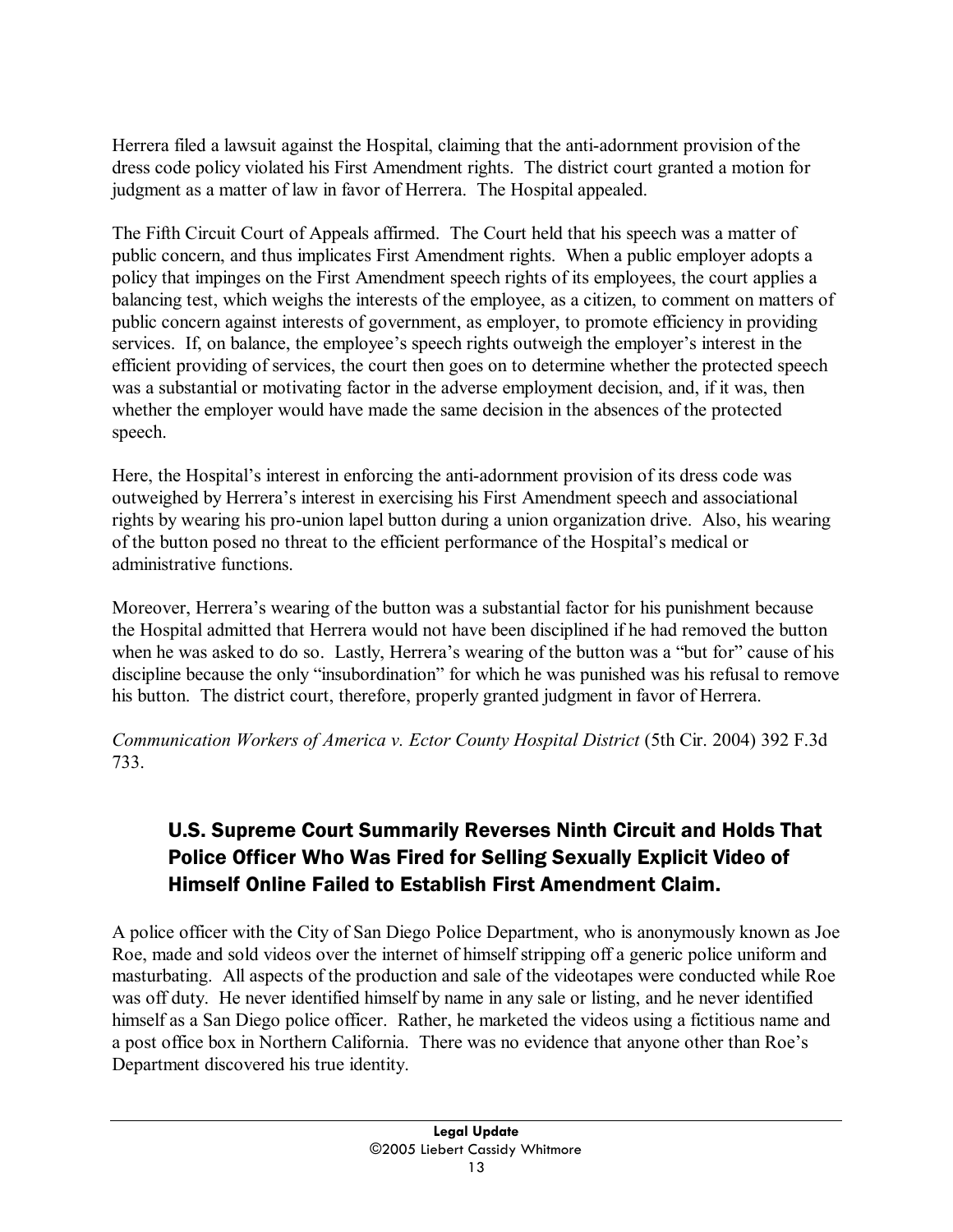The Department ordered Roe, an officer of seven years, to stop making or selling the sexually explicit videos. However, he continued to provide information on how to purchase the videos on the internet. The Department eventually terminated Roe for unbecoming conduct, immoral conduct, improper outside employment, and disobeying a lawful order.

Roe filed a lawsuit against the Department, alleging he was terminated for the content of the videos in violation of the First Amendment. The district court granted the Department's motion to dismiss on the grounds that the speech did not address a matter of public concern. Roe appealed.

The Ninth Circuit Court of Appeals reversed and remanded. The Ninth Circuit determined the videos were protected speech under the First Amendment because Roe was not speaking as an employee on matters related to his personal status in the workplace. The Department sought review by the United States Supreme Court.

The U.S. Supreme Court granted review and reversed. A governmental employer may impose certain restraints on the speech of its employees, restraints that would be unconstitutional if applied to the general public. The right of employees to speak on matters of public concern – typically matters concerning government policies that are of interest to the public at large – is a subject on which public employees are uniquely qualified to comment. When government employees speak or write on topics unrelated to their employment, the speech can have First Amendment protection, absent some governmental justification "far stronger than mere speculation" in regulating it.

Although Roe's activities took place outside the workplace and purported to be about subjects not related to his employment, the Department demonstrated legitimate and substantial interests of its own that were compromised by his speech. Roe took deliberate steps to link his videos and other wares to his police work. In particular, the use of the uniform and the debased parody of an officer performing indecent acts while in the course of official duties brought the mission of the Department and the professionalism of its officers into serious disrepute.

Furthermore, Roe's expression does not qualify as a matter of public concern. Roe's activities did nothing to inform the public about any aspect of the Department's functioning or operation. Roe's expression was widely broadcast, linked to his official status as a police officer, and designed to exploit the Department's image. The Ninth Circuit, therefore, erred in holding that Roe's videos were protected speech under the First Amendment.

*Roe v. City of San Diego* (2005) 125 S.Ct. 521.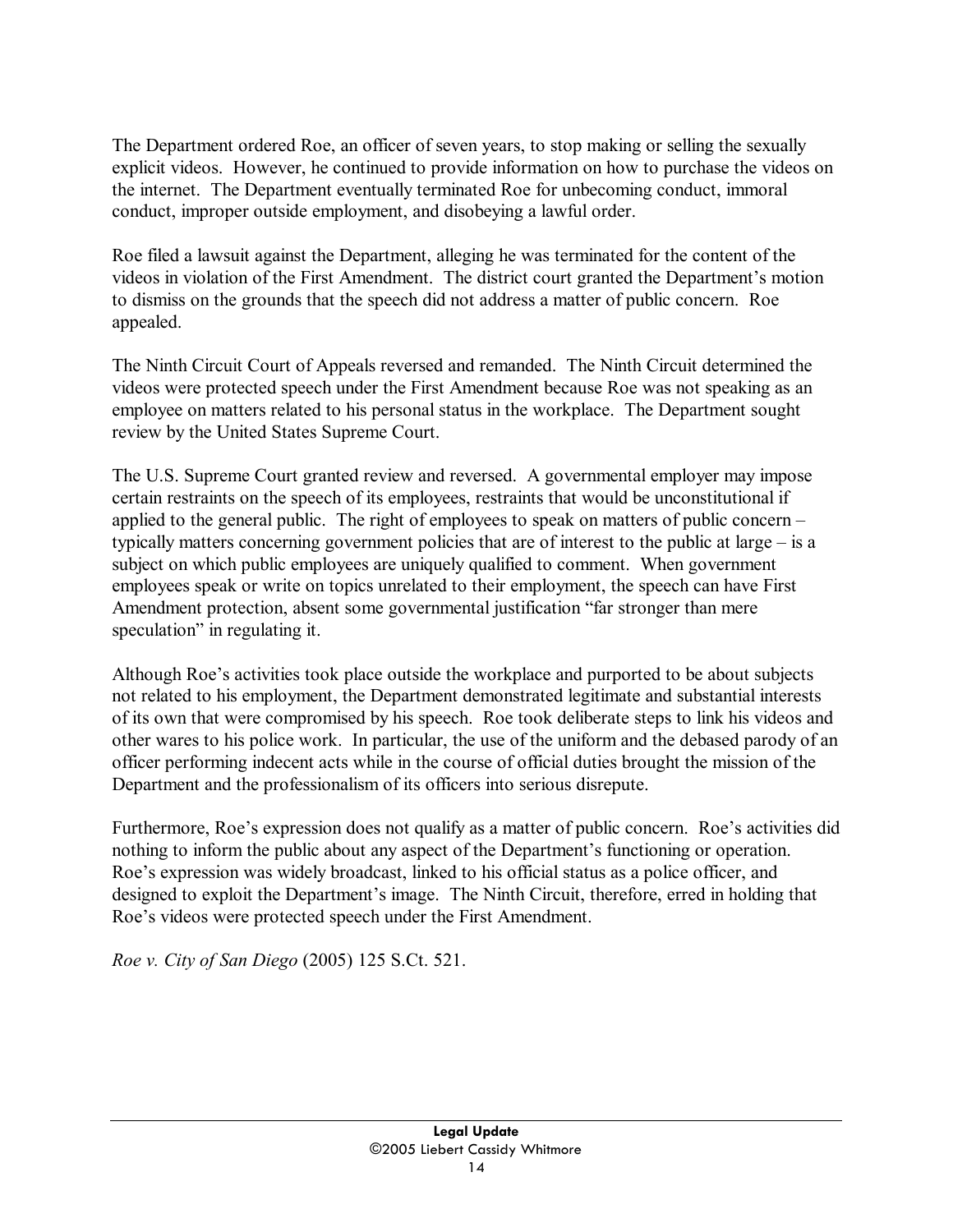## Fourth Circuit Court of Appeals Holds That Supervisory Retaliation for an Employee's Testimony in a Personnel Hearing Raises a Matter of Public Concern under the First Amendment.

Carl Kirby worked as a police sergeant for the City of Elizabeth in North Carolina. Kirby alleged that he testified in the grievance proceeding of a fellow officer who was disciplined for damaging a patrol car by driving it with too little transmission fluid. In his testimony, Kirby recounted the car's maintenance history and transmission fluid capacity, gave his opinion of the grievant's maintenance and driving habits, and explained how transmission leaks are diagnosed. Kirby alleged that his police chief and a lieutenant took offense at his testimony as undercutting them.

After the hearing, Kirby went on a previously scheduled vacation. Upon his return, he learned that he had been orally reprimanded for not providing advance notice to the personnel office that he would be testifying so that another officer could cover his duties. Kirby filed a lawsuit against the City, alleging that no such notice was required and that the reprimand was actually in retaliation for his testimony.

Five days after filing his lawsuit, Kirby was demoted for poor performance. He contended that the alleged policy violations were trumped up, and added a retaliatory demotion count to his lawsuit. The city manager thereafter upheld a six-month demotion.

The district court granted summary judgment in favor of the City. Kirby appealed. The Fourth Circuit Court of Appeals affirmed Kirby's free speech claim.

Determining whether a restriction on a public employee's speech violates the First Amendment requires balancing the employee's interests, as a citizen, in commenting upon matters of public concern against the state's interests, as an employer, in promoting efficient public services. Free speech involves a matter of public concern when it involves an issue of social, political, or other interest to a community. Here, neither the setting of Kirby's testimony in a public hearing nor its alleged truthfulness render it a matter of public concern because it involved only the personal interests of the grievant. With regard to the topic of the speech, the "relative unreliability of a single police vehicle simply is not of sufficient significance to attract the public's interest."

However, the complaint alleged that Kirby was reprimanded for providing truthful testimony and was then demoted for grieving and litigating the reprimand. In a retaliation context, the reprimand raised a matter of public concern even though the testimony itself related to a private matter. Supervisory retaliation for allegedly truthful testimony in an official hearing could have a "chilling effect" on officers' testimony in future hearings. Considering that uninhibited testimony is vital to the success of seeking truth, there is a strong public interest in ensuring that process is not compromised.

*Kirby v. City of Elizabeth* (4th Cir. 2004) 388 F.3d 440.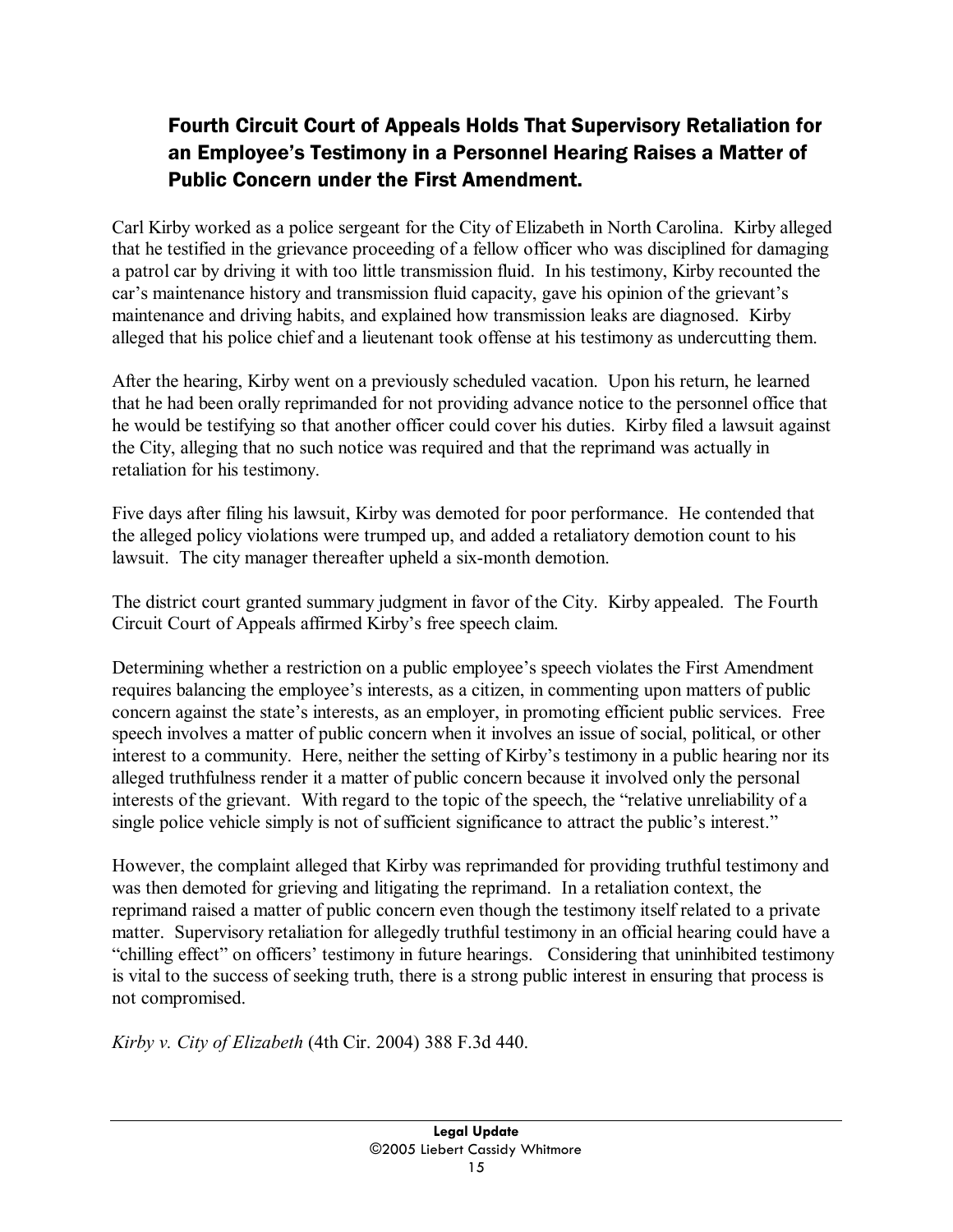## Retaliation Taken against an Employee Who Speaks out against Discrimination Suffered by Others can Constitute an Actionable First Amendment Claim.

Carol Konits is a tenured music teacher in the Valley Stream Central High School District. In 1996, Konits filed a federal lawsuit against the district, alleging that she was retaliated against after she helped a custodial worker bring an action against the district for gender discrimination. Konits alleged that during the time she was providing assistance to the custodial worker, the district removed her as orchestra teacher and conductor, reassigned her as a general music teacher in special education, and deprived her of seniority rights. On the second day of trial, the case settled.

Konits alleges that after the settlement, the district continued to retaliate against her. For instance, Konits applied for several band and orchestra positions, but was not selected. In addition, she alleges that she suffered hostile actions and derogatory comments. In 2001, Konits filed a second federal lawsuit against the district, alleging that the district retaliated against her in violation of the First Amendment. The district court granted summary judgment for the district on the grounds that Konits's 1996 lawsuit was not speech on a matter of public concern and that therefore Konits could not establish a First Amendment retaliation claim.

The Second Circuit Court of Appeals disagreed and vacated the district court's decision grant-ing summary judgment. To establish a First Amendment claim of retaliation as a public employee, Konits had to demonstrate that (1) her speech addressed a matter of public concern; (2) she suffered an adverse employment action; and, (3) a causal connection existed between the speech and the adverse employment action. Discrimination in employment is undoubtedly a matter of public concern. Therefore, any use of state authority to retaliate against those who speak out against discrimination suffered by others can give rise to a cause of action under the First Amendment.

*Konits v. Valley Stream Central High School* (2d Cir. 2005) 394 F.3d 121.

## A College's Academic and Safety Concerns Outweighed a Professor's First Amendment Right to Participate in and Organize An Unofficial Field Trip to World Trade Organization Protests.

In the midst of the World Trade Organization meetings in Seattle, Barbara Hudson, an adjunct economics professor at Clark County College, planned a field trip with her students to attend a public rally and march opposing the WTO. James Craven, head of the college's economic department, learned of Hudson's plans and informed her that he opposed the field trip due to the potential for violence during the demonstrations. Craven also told Hudson that she would be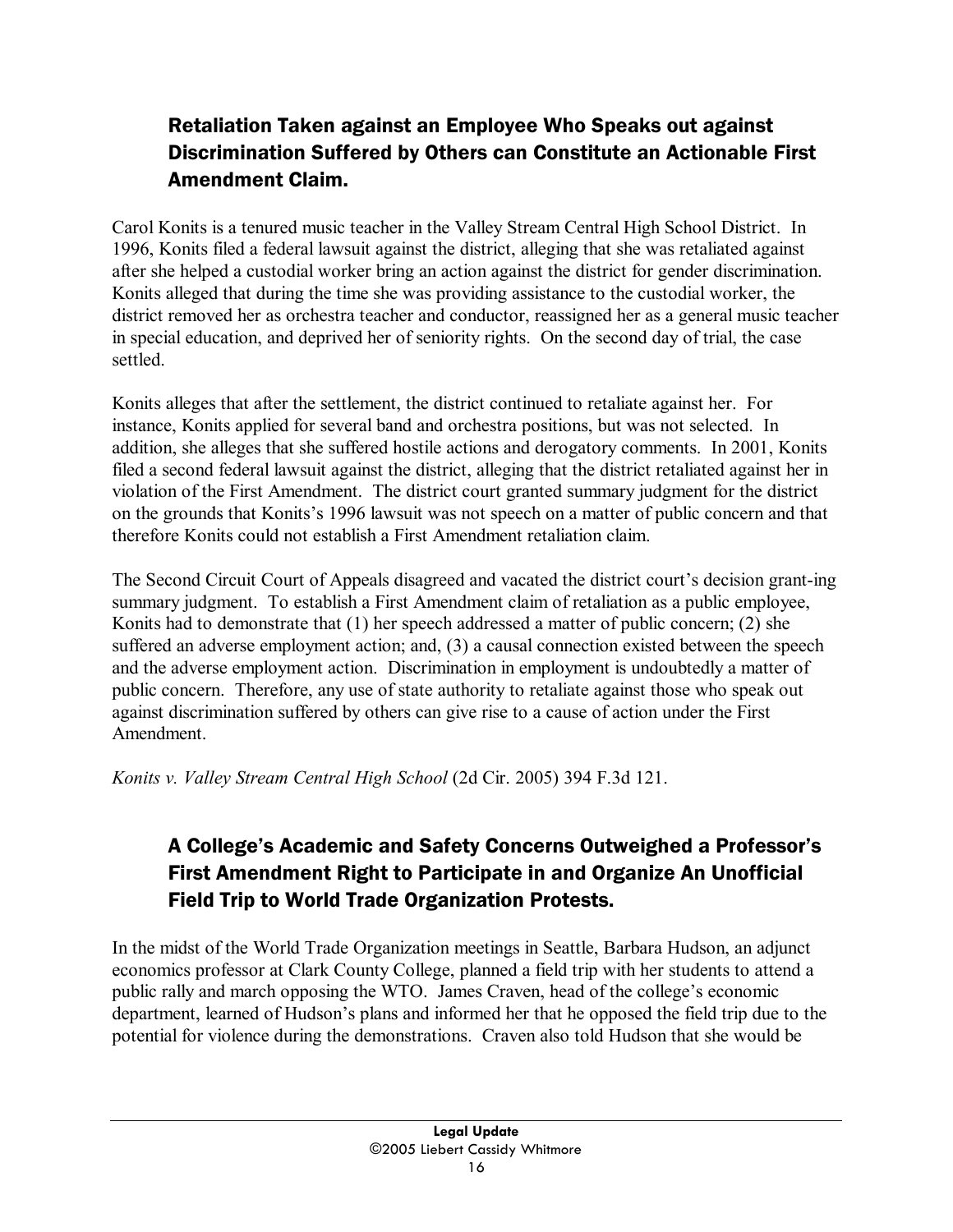terminated if she proceeded with the field trip. Craven advised Hudson that she, as an individual, could attend the protests, but she could not affiliate herself with the college.

Two days prior to the protests, the college issued a letter to all faculty members, voicing concerns about faculty and student involvement in the protests. Specifically, the college expressed concern about the safety of students who attended the protests and stated that it did not want nonattending students to be penalized academically.

Hudson discarded her idea of planning an organized field trip, but advised her students that she would be attending and invited her students to join her. Hudson organized the students' transportation to the rally and provided the students with instructional material on what to bring, wear, and do at the rally. Hudson also told her students to pay attention to their observations because there may be questions on the final exam about the experience.

Hudson and numerous students attended the rally without incident. The following semester, Hudson's contract was not renewed. Hudson filed suit against Craven and the college, alleging that her civil rights had been violated when the college retaliated against her for exercising her First Amendment rights. The district court granted summary judgment in favor of the college, holding that the college's interests in protecting the safety of its students and providing a nonbiased academic environment outweighed Hudson's First Amendment rights.

The Ninth Circuit Court of Appeals affirmed. In First Amendment cases, like Hudson's, that involve both the freedom of expression and the freedom of association, courts must apply a twoprong inquiry: first, whether the employee's expression was a matter of public concern, and second, if so, whether the employer can show that its legitimate interest outweighs the employee's First Amendment rights.

Hudson's WTO protest activity involved a matter of public concern. However, Hudson was only prevented from organizing a field trip under the auspices of the college during one protest. On the other hand, the college had two compelling interests: ensuring the safety of its students and providing an academic environment free of political bias. While Hudson claimed that her field trip was not mandatory, the students who attended the rally with Hudson were at an advantage because two essay questions on the final examination focused on the protests. In addition, the students who attended had the benefit of additional student-teacher interaction that non-attending students did not. Based on those facts, the college's legitimate interests outweighed Hudson's interest in attending the WTO rally with her students.

*Hudson v. Craven* (9th Cir. 2005) 403 F.3d 691.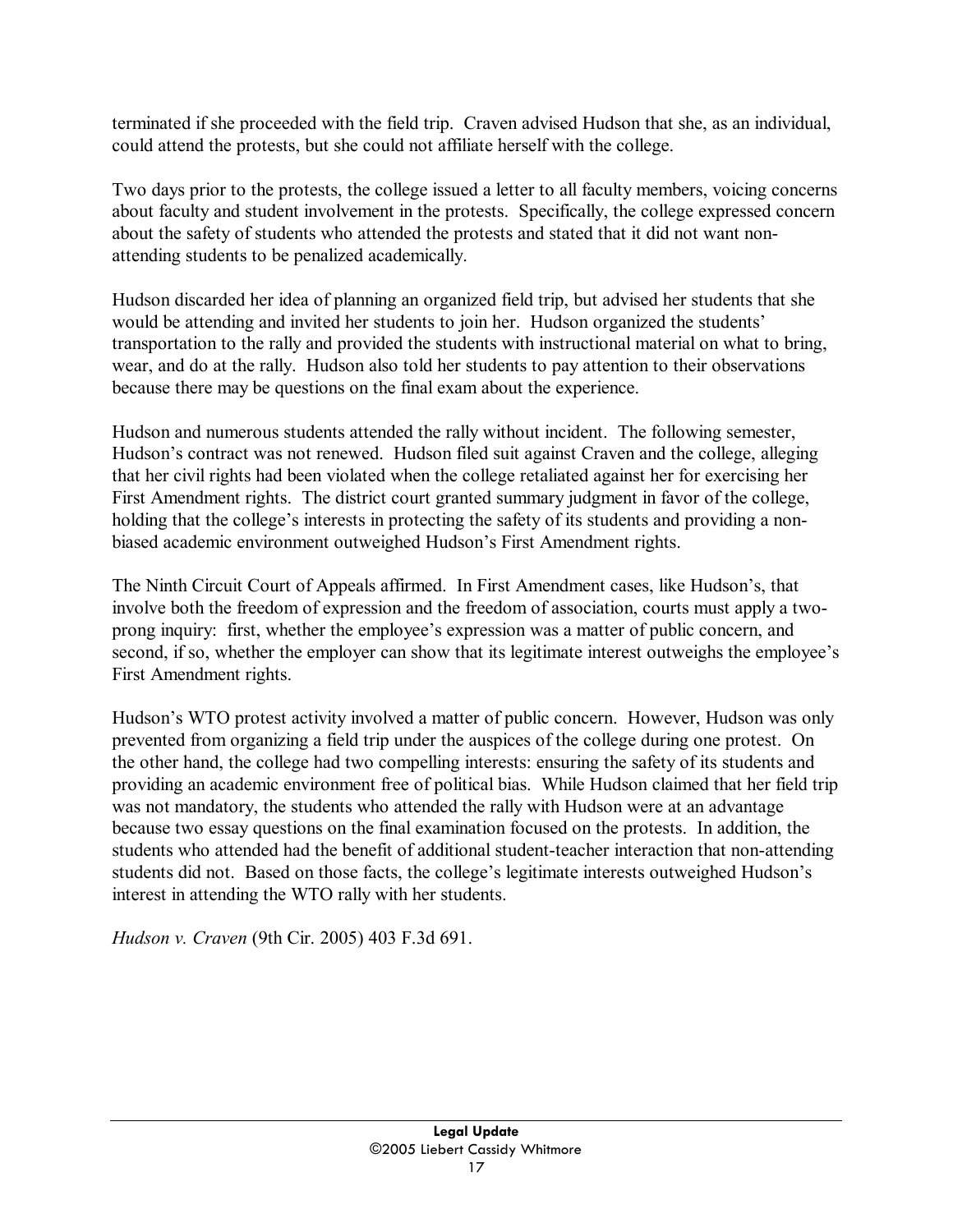## **DUE PROCESS**

County Employee Designated as "Temporary," Who Consistently Was Scheduled to Work Hours in Excess of the Maximum Allowed under the County's Ordinance for Six Years, Who Passed the Civil Service Exams and Who Was Successfully Evaluated, Qualifies for Regular Employment.

The County of Riverside hired Evelyn Jenkins as a temporary office assistant on May 14, 1992. Jenkins consistently received exemplary performance reviews and worked well in excess of the 1,000-hour ceiling that County ordinance 440 placed on temporary employees. During her employment, she also applied for regular employment seven times. On four of those seven occasions, Jenkins passed the written examination required for all civil service applicants. Each time she passed the exam, she was interviewed for a regular position, but not offered one. On May 26, 1998, Jenkins was terminated.

Jenkins filed a lawsuit against the County, alleging that it deprived her of her property right in continuing public employment. The district court decided that she did not have a property right in her continued employment because she was not qualified for regular employment. Accordingly, the court granted the County's motion for summary judgment. Jenkins appealed.

The Ninth Circuit Court of Appeals reversed and remanded. A public entity may not adopt a rule whereby positions that are neither temporary in fact nor in law can be designated as "temporary." Under ordinance 440, Jenkins qualified because she passed the Civil Service exam with a score high enough to be considered for employment. Moreover, she was a de facto "regular employee" because she was qualified, occupied the position for nearly 6 years, and was given performance reviews similar to permanent employees. Jenkins, therefore, established that she had a property right in her continued public employment.

*Jenkins v. County of Riverside* (9th Cir. 2005) 398 F.3d 1093.

### Note:

*This case illustrates the risk an agency runs in not abiding by its own rules and regulations. While the exposure was particularly clear here, because in addition to exceeding the maximum hours for so-called "temporary employees" (in fact the employee was a part-time employee), the agency treated the employee as a regular civil service employee by giving her performance evaluations, and further, she was successful in the civil service selection process. Agencies are well-advised to carefully monitor and enforce their own rules regarding their at-will temporary and part-time employees to avoid having them held to have acquired "for cause" status.*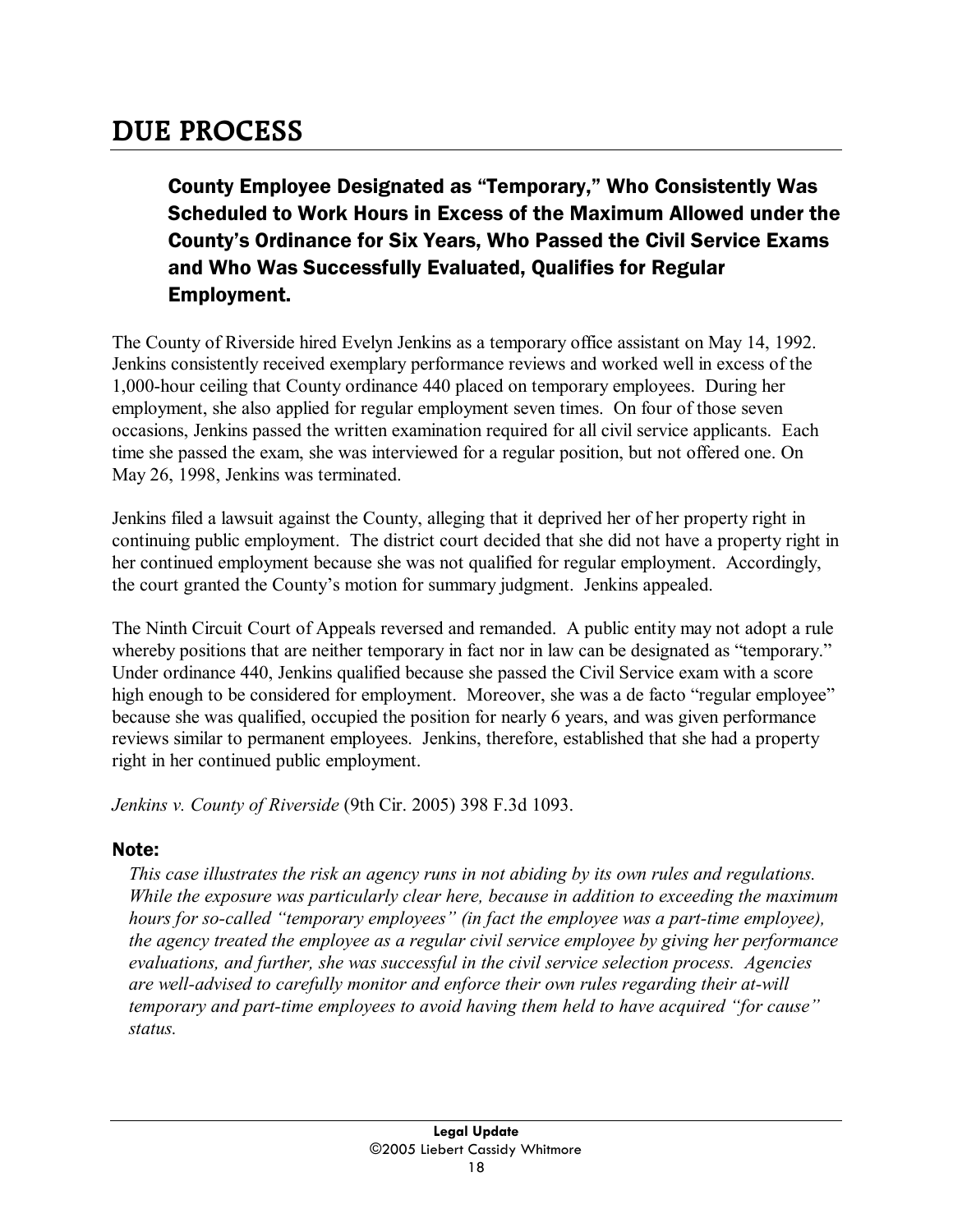## **FAIR LABOR STANDARDS ACT**

## Third Circuit Holds That An Employer Who Violated the FLSA by Not Including Certain Premium Pays in Its Regular Rate for Purposes of Calculating Overtime Could Not Offset Its Violation with a Concession in the Collective Bargaining Agreement That Non-Work Pay Be Included in the Employees' Regular Rate of Pay.

Hampton Township, Pennsylvania, entered into a collective bargaining agreement with its fulltime police officers. The agreement specified that the officers would be paid for certain "nonworking" time, such as paid holidays, paid personal days, paid sick days, and paid vacation days. The agreement also provided that the officers would be paid "incentive/expense" pay, such as monthly longevity pay, annual pay for education attainment, and increased hourly pay for shift commanders. Under the agreement, for purposes of calculating overtime, the officers' nonworking time was included in their regular rate of pay; however, the incentive/expense pay was not included.

The police officers brought a lawsuit against the township to recover overtime pay under the Fair Labor Standards Act. The officers argued that their premium pay should have been included as part of their regular salary and that the failure to include such pay was a violation of the FLSA. The township acknowledged that the FLSA required that the premium pay be included in an employee's regular salary for purposes of calculating overtime. However, the FLSA did not require that non-work pay be included in an employee's regular rate of pay. Thus, according to the township, if it violated the FLSA by failing to include premium pay, that violation was offset by their concession to include non-work pay.

The district court found in favor of the township and dismissed the officers' lawsuit. The Third Circuit Court of Appeals disagreed and reversed. The Court held that the premium pay constituted remuneration pay that must be included in the officers' regular pay for purposes of calculating overtime under the FLSA. Further, the township could not claim a credit for the pay for non-work time it had agreed to pay, and that was not required under the FLSA.

*Wheeler v. Hampton Township* (3d Cir. 2005) 399 F.3d 238.

### Note:

*The FLSA only requires that pay for actual work time be included in the regular rate of pay for calculating overtime due. Agencies that credit paid leave time for overtime purposes may not claim such "overpayment" as a credit against FLSA overtime due.*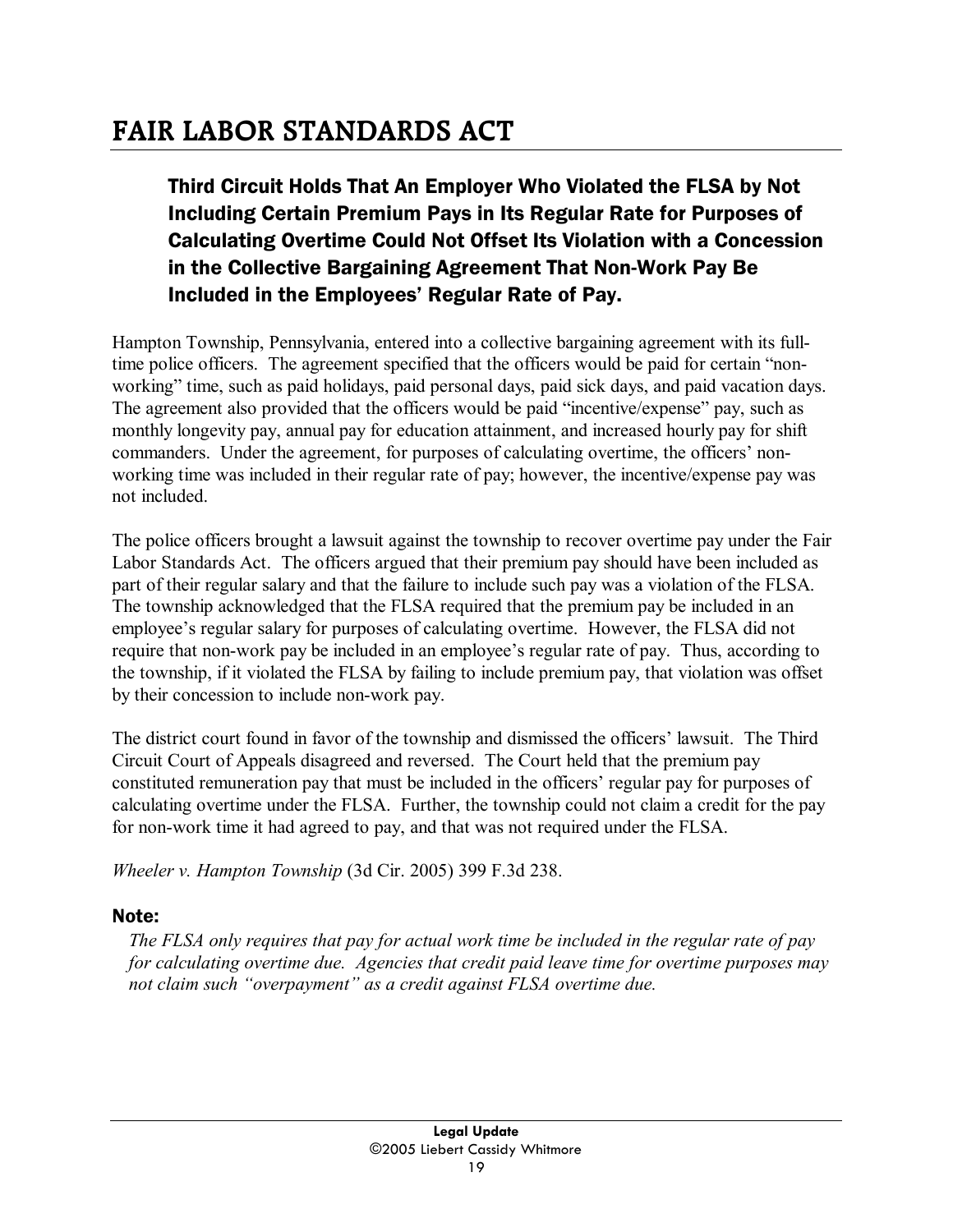## Sixth Circuit Court of Appeals Rules that City Was Not Justified in Denying its Police Officers Compensatory Time Off Based on Its Belief that the Cost of Paying Replacements Premium Overtime Was an "Undue Disruption."

The City of Cleveland, Ohio uses compensatory time as an alternative method of paying overtime to its police officers. The City and the Cleveland Police Patrolman's Association entered into a collective bargaining agreement (CBA) allowing overtime to be paid in compensatory time for law enforcement officers whose work exceeds 171 hours within a 28-day period. Under the CBA, a Cleveland police officer who is eligible to be compensated for overtime can elect on a quarterly basis either compensatory time or cash. With regard to compensatory time, the City awards 90 minutes of compensatory time for each hour of overtime. Under the CBA, the City is the sole judge of the necessity for overtime.

In addition, under the CBA an officer's compensatory leave requests are subject to the City police department's operational needs. The CBA, however, does not define "operational needs." The Commander of Human Resources for the City's police department describes "operational needs" as the minimum numbering of zone and special response cars required for a platoon in a district based on the department's review of calls for service, per car per district.

To request compensatory leave time, an officer submits an overtime card or places his or her name on a calendar that is maintained for that purpose. Once the officer-in-charge is satisfied with the number of officers on duty, compensatory leave is awarded on a first come-first served basis. Police supervisors can deny any request for compensatory time off if a special need exists. Problems occurred when requests were denied when "special needs" required more officers to work. Because substitute officers were not allowed to earn overtime, officers were routinely denied use of compensatory time.

Robert Beck, President of the Cleveland Police Patrolmen's Association, filed a lawsuit against the City, alleging violations of the Fair Labor Standards Act. The district court granted the City's motion for summary judgment, finding that the compensatory time system complied with the FLSA. Beck appealed.

The Sixth Circuit Court of Appeals reversed. Under the FLSA, local governments are permitted to award compensatory time in lieu of overtime as long as the compensatory time is granted within a reasonable period after making the request, and that the use of compensatory time does not "unduly disrupt" the government operation. The phrase "unduly disrupt" is inherently ambiguous because to give this phrase meaning requires a specific factual scenario that can give rise to two or more different meanings of this phrase.

Although financial considerations were originally a rationale for creating a compensatory time exception under the FLSA, Congress did not intend to relieve government entities of all costs and that interference with government operations, not budgets, was the overriding concern. The more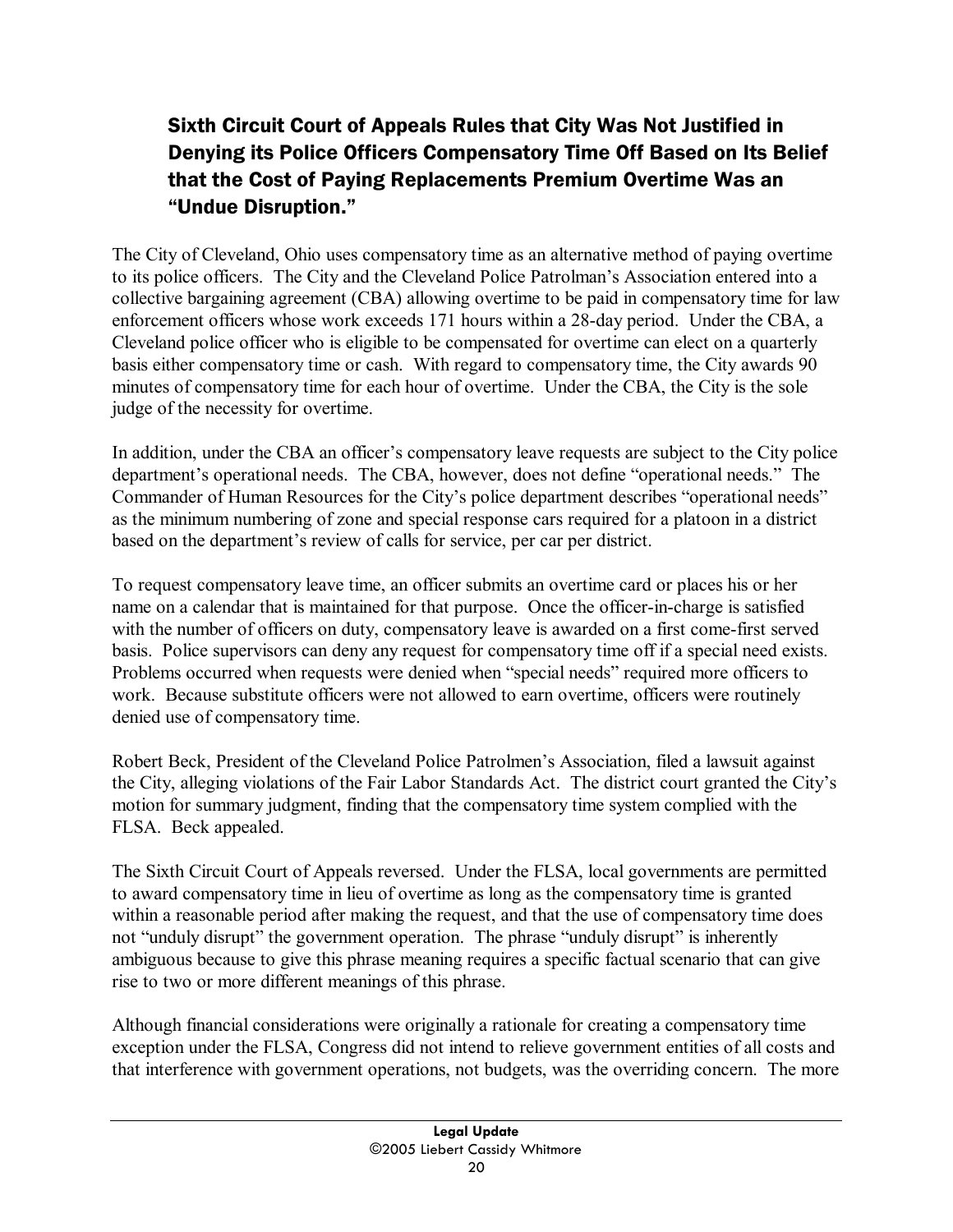overriding need in adding the "unduly disrupt" language was to avoid creating a public safety concern by not having enough staff available.

Here, the City appeared to be utilizing the FLSA to avoid payment of overtime and to avoid adding personnel to meet its actual operational needs. Financial impact was not set forth in the CBA as a basis for the City to deny police officers' compensatory leave requests. While financial reasons cannot be a blanket rationale for finding an "undue disruption," it was possible that the City could prove such a disruption because of finances. However, the City failed to do that at the trial court level. The City's scheme, therefore, violated the intention of the FLSA and the specific exemption.

*Beck v. City of Cleveland* (6th Cir. 2004) 390 F.3d 912.

## **BENEFITS – HEALTH**

## Publication by the Equal Employment Opportunity Commission of a Final Rule Regarding Retiree Health Benefits Has Been Delayed by a Legal Challenge.

In April of 2004, the Equal Employment Opportunity Commission voted to publish final rules to allow employers to offer retiree health plans that end or are reduced when the retiree becomes eligible for Medicare or a comparable state health benefits program. Specifically, the rules would allow employers to create, adopt, and maintain a wide range of retiree health plan designs, such as Medicare bridge plans and Medicare wrap-around plans, without violating the Age Discrimination in Employment Act of 1967. The rules do not otherwise affect an employer's ability to offer health or other employment benefits to retirees, consistent with the law.

However, on February 7, 2005, the American Association of Retired Persons (AARP), an organization for people over 50, filed a motion for a preliminary injunction that temporarily prevents the EEOC from publishing the final rules. The federal district court granted the motion. Oral arguments will be heard in the case on March 31, 2005. The final rules, if eventually adopted, would reverse the policy the EEOC initially had adopted in response to a 2000 decision by the Third Circuit Court of Appeals in Erie County Retirees Ass'n v. County of Erie, 220 F.3d 193 (3d Cir. 2000).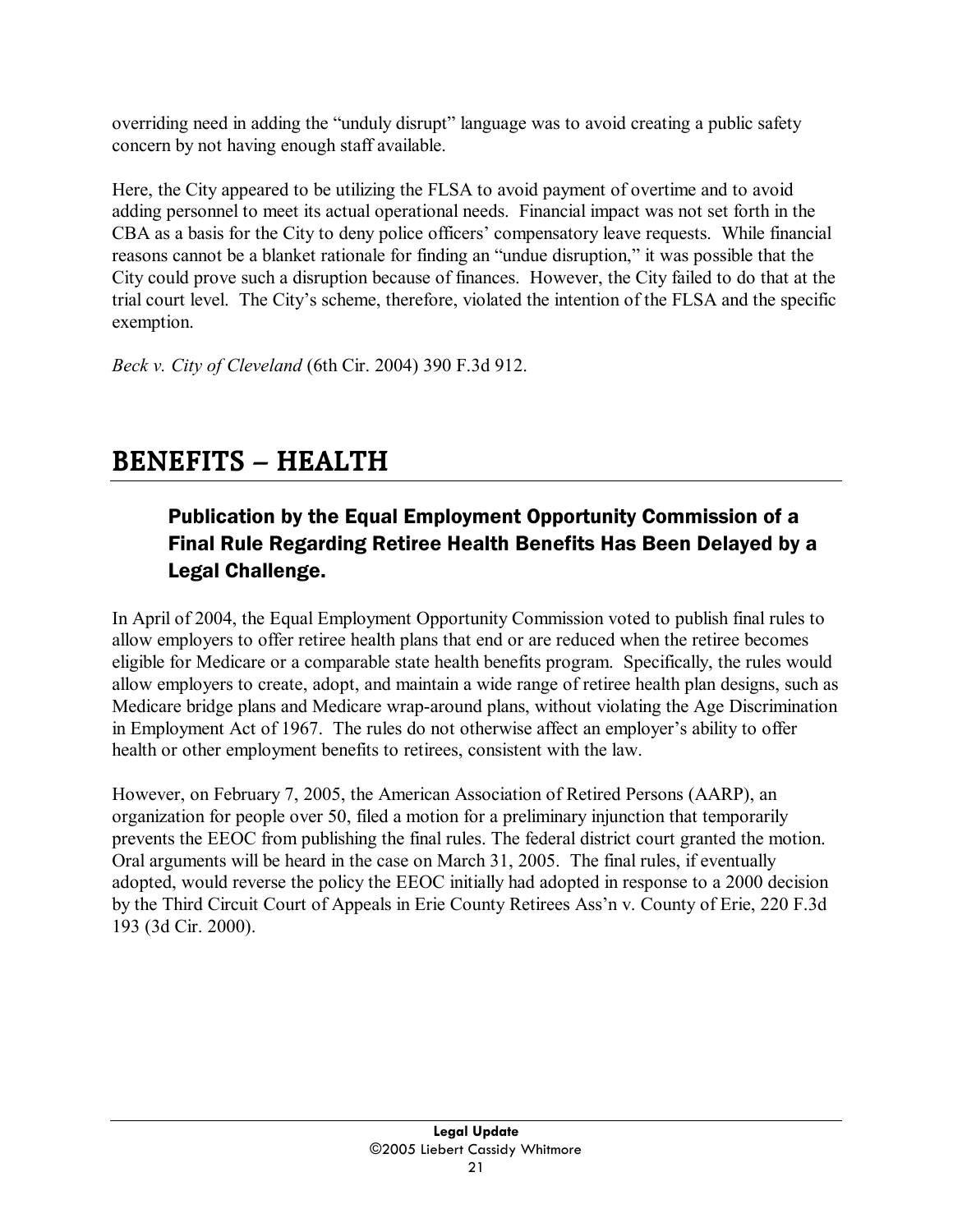## **BENEFITS – MILITARY LEAVE**

## Fifth Circuit Holds Military Reservists Employed as City Firefighters Were Not Denied Benefits and Wages in Violation of Law Because They Were Treated the Same as Other Employees.

Anthony Rogers and fourteen of his fellow co-workers are employed by the City of San Antonio fire department in its Fire Suppression division and Emergency Medical Services division. The firefighters are also members of either the United States military reserves or the National Guard.

The collective bargaining agreement (CBA) between the City and the employees' union governs the working conditions of all City firefighters. The firefighters, as members of the uniformed services, typically must take leaves of absence for military training a minimum of one weekend per month and one annual two week session. Reservists may volunteer or be ordered to take military leave to perform extra duties.

The City allegedly violated the Uniform Services Employment and Reemployment Rights Act of 1994 (USERRA) by denying the firefighters benefits because of their absences from work while performing their military duties. Specifically, the City's CBA and policies regarding military leaves of absence allegedly deprive the firefighters of straight and overtime pay, opportunities to earn extra vacation, vacation scheduling flexibility, and opportunities to secure overtime work and job upgrades.

The firefighters filed a lawsuit against the City, alleging violations of the USERRA. The district court granted summary judgment in favor of the firefighters. The City appealed.

The Fifth Circuit Court of Appeals affirmed in part and reversed in part. USERRA protects military veterans' employment and reemployment rights. USERRA's anti-discrimination provision prohibits an employer from denying initial employment, reemployment, retention in employment, promotion, or any benefit of employment to a person on the basis of membership, application for membership, performance of service, application for service, or obligation of service. Also, an employer must not retaliate against a person by taking adverse action against that person because he or she has taken an action to enforce a protection afforded under USERRA.

A person who is reemployed under USERRA is entitled to the seniority and other rights and benefits determined by seniority that the person had on the date of the beginning of service, plus the additional seniority and rights and benefits that he or she would have attained if the person had remained continuously employed. An employer is not required to have a seniority system. USERRA requires only that employers who do have a seniority system, restore the returning service member to the proper place on the seniority ladder.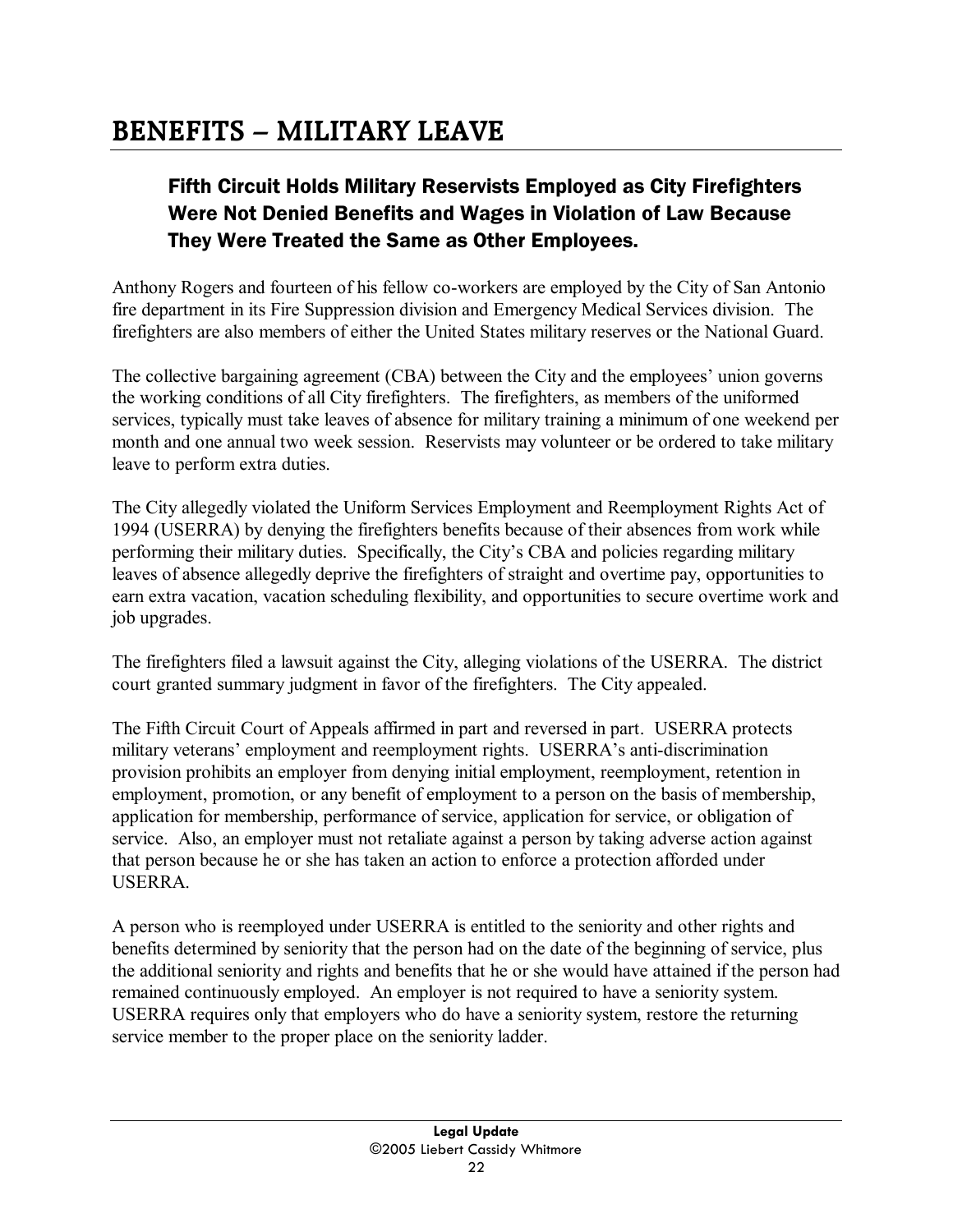Here, the benefits the firefighters challenged were not seniority-based. Thus, the only question to be determined was whether non-military employees were treated the same under the City's benefits and pay schemes. Indeed, the City did not have a non-military leave available to any employee under which he or she can accrue or receive lost straight-time pay, lost overtime opportunities, and missed upgrade opportunities. Because there was no comparable leave that would allow City employees to earn these type of benefits, the Fifth Circuit held that it was impossible to allege a USERRA violation. Thus, the district court erred in granting summary judgment in favor of the firefighters.

*Rogers v. City of San Antonio* (5th Cir. 2004) 392 F.3d 758.

## New Law Extends USERRA Continuation Coverage Period to 24 Months and Adds Employer Notice Requirement.

The Uniformed Services Employment and Re-employment Rights Act of 1994 (USERRA) establishes certain reemployment and health plan continuation coverage rights and other benefits for employees who serve or have served in the uniformed services. In particular, an employee who was absent from employment for uniformed service had the right under USERRA to elect to continue health plan coverage, including coverage for any dependents, for up to 18 months.

On December 10, 2004, President Bush signed the Veterans Benefits Improvement Act of 2004 (Pub. L. No. 108-454), which extends the maximum period for health plan continuation coverage under the USERRA and adds a notice requirement for employers. Specifically, the new law extends the maximum period for USERRA continuation coverage to 24 months. This change applies to elections for coverage that are made on or after December 10, 2004.

The new law also requires employers to notify employees of their rights and obligations under USERRA. The Department of Labor will be issuing a notice by March 10, 2005. This requirement may be satisfied by posting the notice where the employer customarily places notices for employees.

You may obtain a copy of the Veterans Benefits Improvement Act at:

http://frwebgate.access.gpo.gov/cgi-bin/getdoc.cgi?dbname=108\_cong\_bills&docid=f:s2486enr.txt.pdf.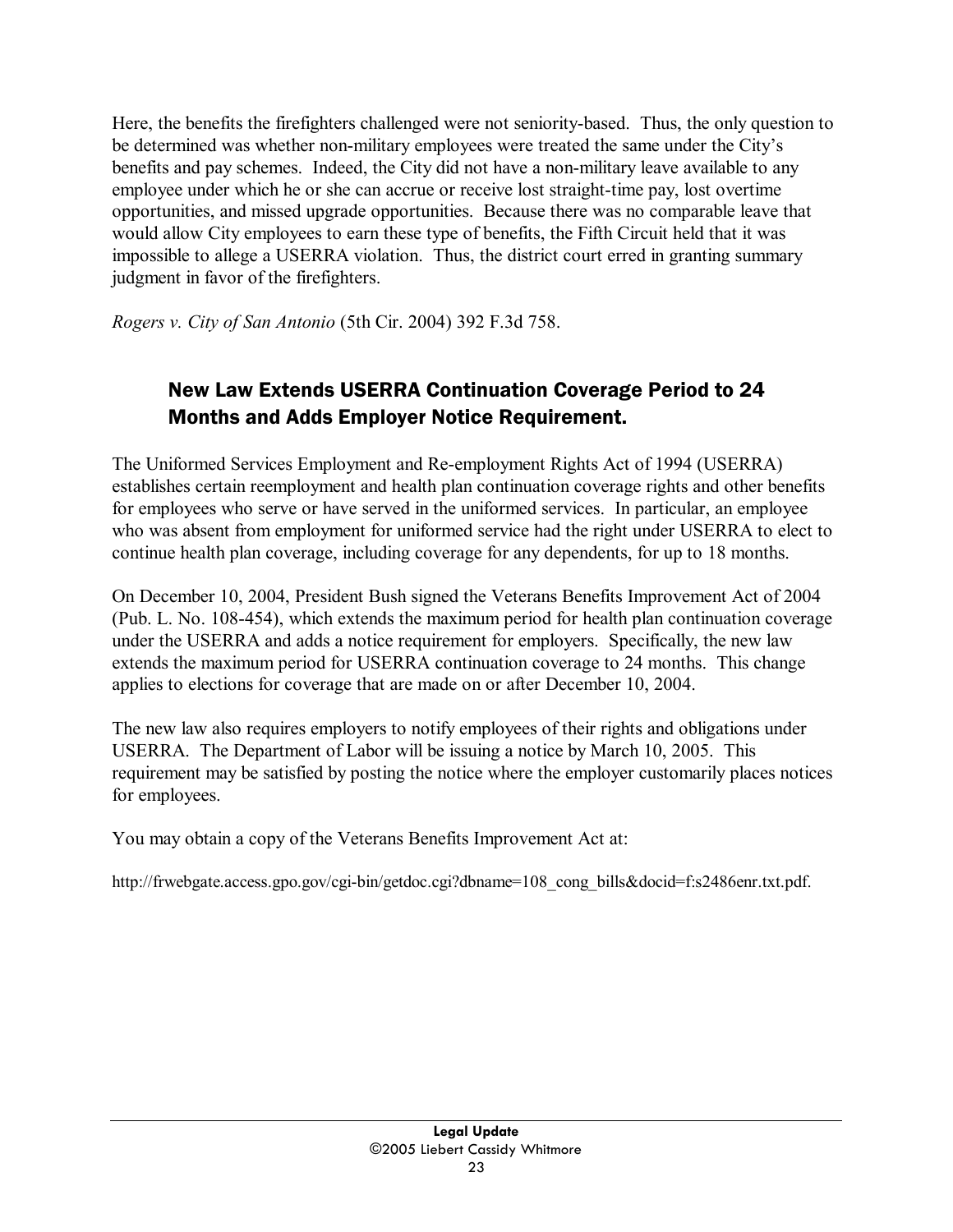## USERRA Does Not Confer a Right to Rest before Returning to Work from Military Service.

Willie Gordon, an active member of the United States Army Reserve, worked for Wawa, Inc. On his way home from weekend military duties, Gordon stopped by his place of employment to pick up his paycheck and work schedule for the upcoming week. Gordon's shift manager allegedly ordered him to work that night's late shift and threatened to fire him if he refused. Gordon complied. On his drive home after work, he lost consciousness at the wheel, crashed his car, and died.

Gordon's mother sued Wawa, alleging that the Uniformed Services Employment and Reemployment Rights Act of 1994 (USERRA) creates a right to a rest period before returning to work, and that the threat to fire Gordon violated this right. The district court granted summary judgment in favor of Wawa. Gordon's mother appealed.

The Third Circuit Court of Appeals affirmed. The USERRA prohibits discrimination against members of the active or inactive military services, and creates an unqualified right of reemployment to individuals who provide notice to their employers of their intention to return to work after military service. The USERRA requires an employee to notify his or her employer of intent to return to work not later than eight hours after completing weekend military duty.

However, the USERRA does not create an independent right to an eight-hour rest period before a weekend reservist returns to work. As such, Wawa was not required to provide Gordon an eighthour "rest period" before returning to work. Gordon's mother, therefore, had no remedy available under the USERRA.

*Gordon v. Wawa, Inc.* (3rd Cir. 2004) 388 F.3d 78.

## **BENEFITS – SOCIAL SECURITY**

## Under the Social Security Protection Act of 2004, Public Employers Must Inform New Employees about Their Lack of Social Security Coverage.

The newly enacted Social Security Protection Act of 2004 requires public employers to provide written notice to employees who begin work on or after January 1, 2005, that they are not covered by Social Security and to explain in plain terms the effects of non-coverage on their Social Security benefits. In particular, employers must explain the effect of the Windfall Elimination Provision and Government Pension Offset Provision to new employees.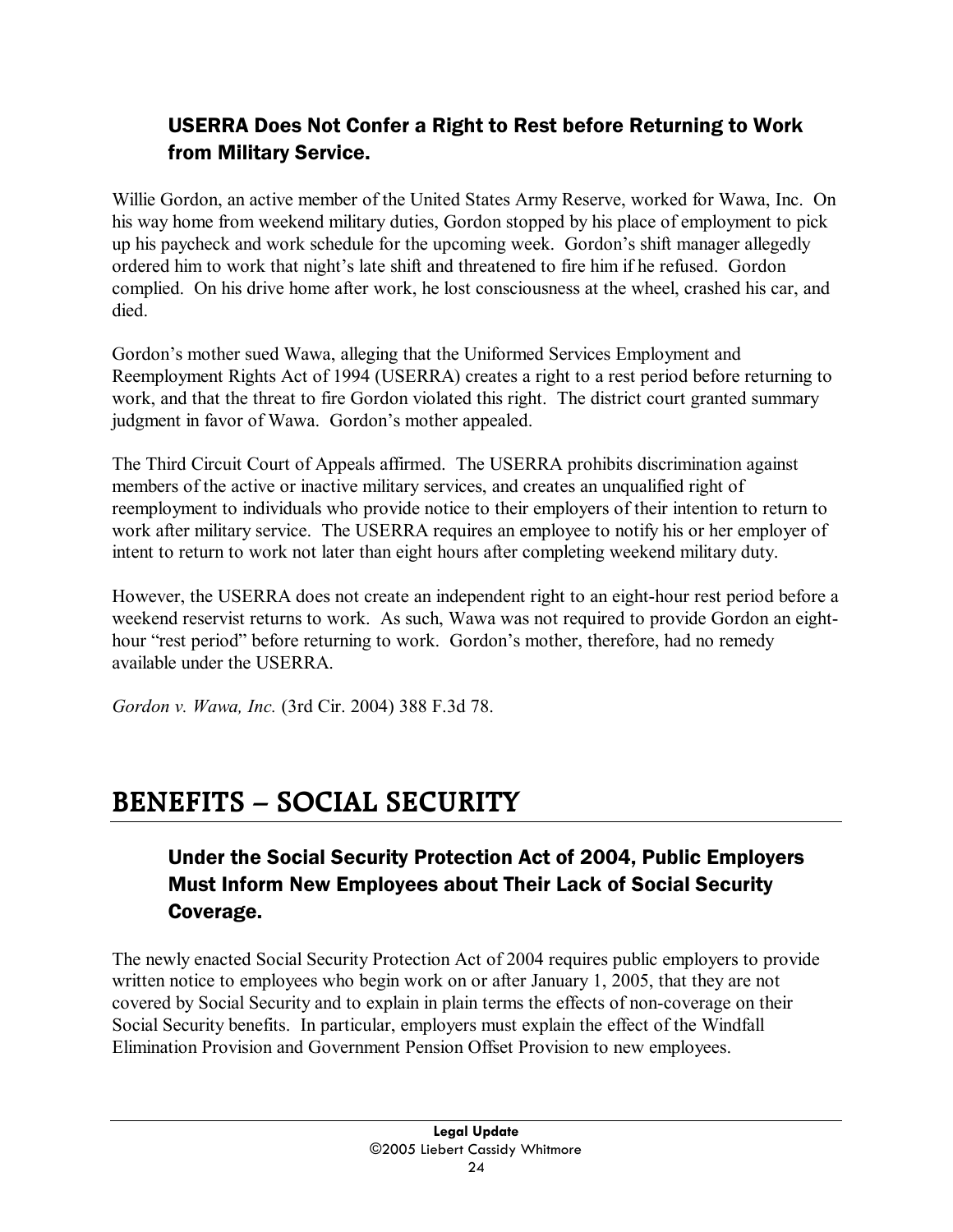New employees are also required to sign a certification that they are aware of a possible reduction in their future Social Security benefit entitlement. Copies of the certification must be sent to their respective retirement systems. The U.S. Social Security Administration recommends that such new employees sign Form SSA-1945, "Statement Concerning Your Employment in a Job Not Covered by Social Security." You may obtain a copy of this form at:

http://www.socialsecurity.gov/form1945/SSA-1945.pdf.

## **BENEFITS – FMLA**

### An Employer Is Not Liable for Violating the FMLA if the Employee Would Have Been Fired Anyway

Sandra Throneberry was a home care nurse for a County Hospital. Her employment was acceptable, and she received good performance evaluations for her first ten (10) years of employment. Thereafter, a death in the family and a divorce caused her job performance to decline. She suffered from worsening mental health and attempted suicide. She eventually agreed to resign if she received leave with pay and severance benefits. The Hospital agreed.

While she was on the approved leave, prior to the effective date of her resignation, the Hospital determined that her errors in doing her job cost the Hospital more than \$40,000. At the end of the leave, the Hospital did not reinstate Throneberry and instead proceeded with separation based on her previously submitted resignation.

Throneberry sued, alleging that the Hospital violated the FMLA by interfering with her exercise of rights under the Act and by failing to reinstate her at the end of the leave. Although a jury found in favor on the interference claim, the District Court set aside the jury verdict, citing the jury's finding that the Hospital would have fired Throneberry even if she had not sought FMLA leave.

The Eighth Circuit affirmed. The Count pointed out that the Hospital would have fired the plaintiff prior to the effective date of her resignation based on the serious job performance issues it had discovered. That firing would have occurred whether or not she had been on leave. Therefore, the failure to reinstate her was not a violation of the FMLA.

*Throneberry v. McGehee Desha County Hospital* (8th Cir. 2005) 403 F.3d 972.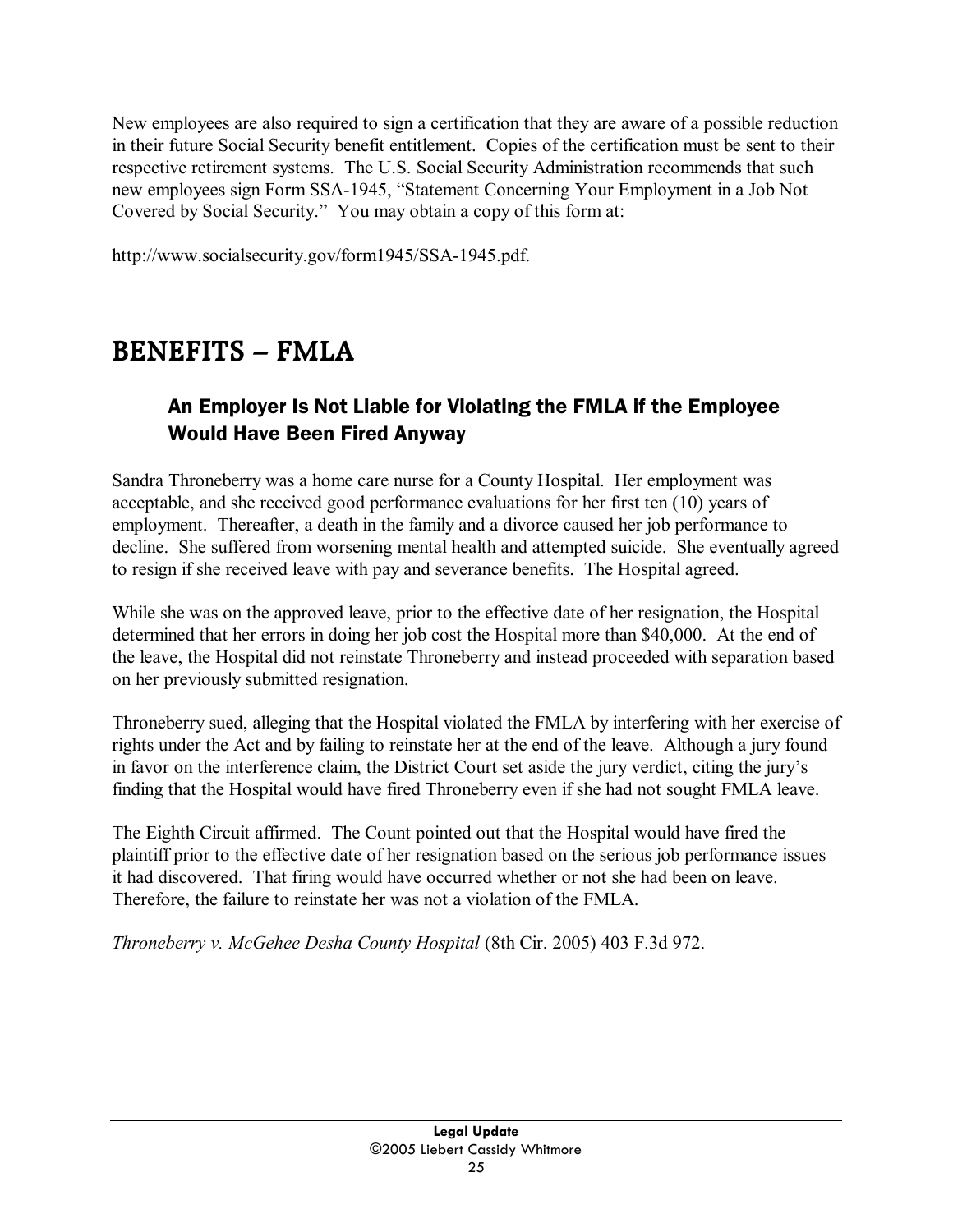## **FITNESS FOR DUTY**

## Seventh Circuit Holds That An Employee Who Was Given Option of Undergoing Psychological Testing or Losing Her Job Was Not Subjected to a Search within the Meaning of the Fourth Amendment.

Two years after Kristin Greenawalt was hired by the Indiana Department of Corrections, she was told that she must submit to a psychological examination or else she would lose her job. Greenawalt submitted to the examination, which lasted two hours and inquired into the details of her personal life.

Greenawalt sued her employer, alleging that her Fourth Amendment right to be free from unlawful searches had been violated when she was ordered to submit to the examination. The district court dismissed the lawsuit on the pleadings. The Seventh Circuit Court of Appeals affirmed, holding that a psychological examination does not constitute a search under the Fourth Amendment. The Court analogized psychological testing to lie detector tests in that the objective is not to get physical evidence, but to obtain testimonial evidence.

*Greenawalt v. Indiana Department of Corrections* (7th Cir. 2005) 397 F.3d 587.

## **ALIEN WORKERS**

## The Department of Labor Changes Regulations Governing Labor Certification Applications for the Permanent Employment of Aliens in the United States.

The Department of Labor has issued final regulations governing labor certification applications for the permanent employment of aliens in the United States. The new regulations require that before certain immigrant aliens can be granted permanent work visas in the United States, the Department of Labor must determine that: (1) there are not sufficient workers in the United States that are able, willing, qualified, and available at the time and place where the alien is to perform the work; and (2) the employment of aliens will not adversely affect the wages and working conditions of similarly employed American workers.

Formerly, an employer would file a permanent labor certification with the local state workforce agency and actively recruit American workers for at least 30 days. Then, if the employer was unable to find an American worker, the application for alien workers and related materials would be sent to the Department of Labor's Employment and Training Administration.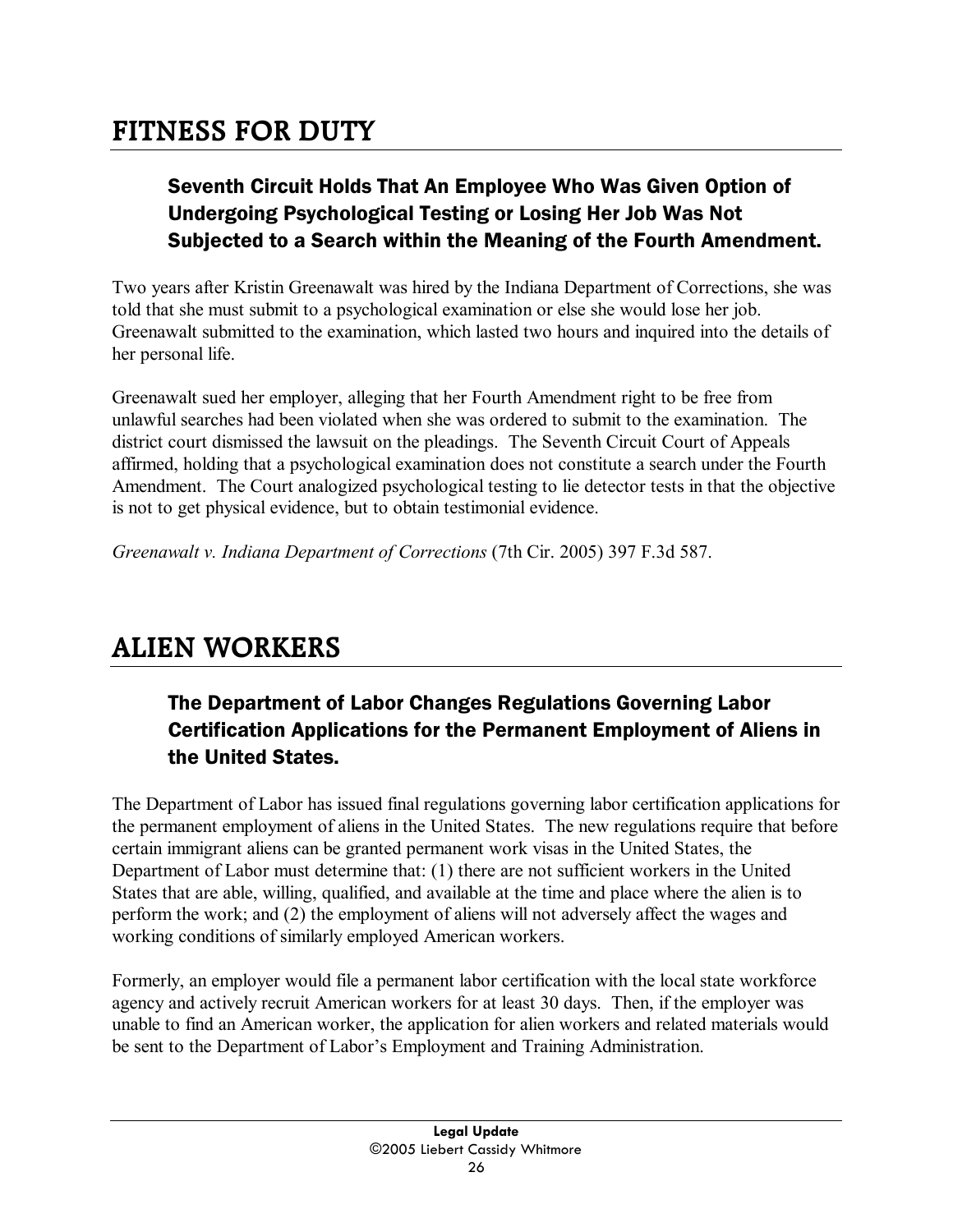Under the new regulations, the employer must engage in specific recruitment efforts before filing the application for alien workers. Specifically, the employer must first advertise in two Sunday newspapers and, if the job is for a professional position (i.e., requiring a Bachelor's degree or higher), the employer must advertise the position in three of the alternative recruitment outlets specified in the regulations. After completing this process, the employer then sends the application materials to the Employment and Training Administration. While an employer is not required to provide any documentation of the recruitment process, it must maintain the documentation in the event it is audited. The state workforce agency's role in the new process is only to provide limited prevailing wage determinations.

The Department of Labor's goal is that electronically filed applications that are not selected for an audit will be acted on within 45 to 60 days of filing.

This new regulation became effective on March 28, 2005, and applies to all labor certifications filed on or after that date.

69 Fed. Reg. 77,326 (Dec. 27, 2004).

## **IMMUNITY**

### County Air Pollution Control District Does Not Have Eleventh Amendment Sovereign Immunity.

Jacob Beentjes worked as an air pollution control specialist at the Placer County Air Pollution Control District. After being diagnosed with chronic obstructive pulmonary disease, Beentjes was terminated from his position as an air pollution control specialist. He sought an accommodation under the Americans With Disabilities Act (ADA), and was given another position with Placer County. He later quit his position.

Beentjes subsequently filed a lawsuit for damages and injunctive relief against the District in federal court. He alleged that the District discriminated against him on the basis of his disability and that the District failed to reasonably accommodate him. The District moved for summary judgment on the ground that it was an arm of the state and therefore qualified for Eleventh Amendment sovereign immunity. The court denied the motion. The District appealed.

The Ninth Circuit Court of Appeals affirmed. The opening guarantee of the Eleventh Amendment is that non-consenting states may not be sued by private individuals in federal court. The decision to extend sovereign immunity to a public entity turns on whether the entity is to be treated as an arm of the state, or is instead to be treated as a municipal corporation to which the Eleventh Amendment does not apply.